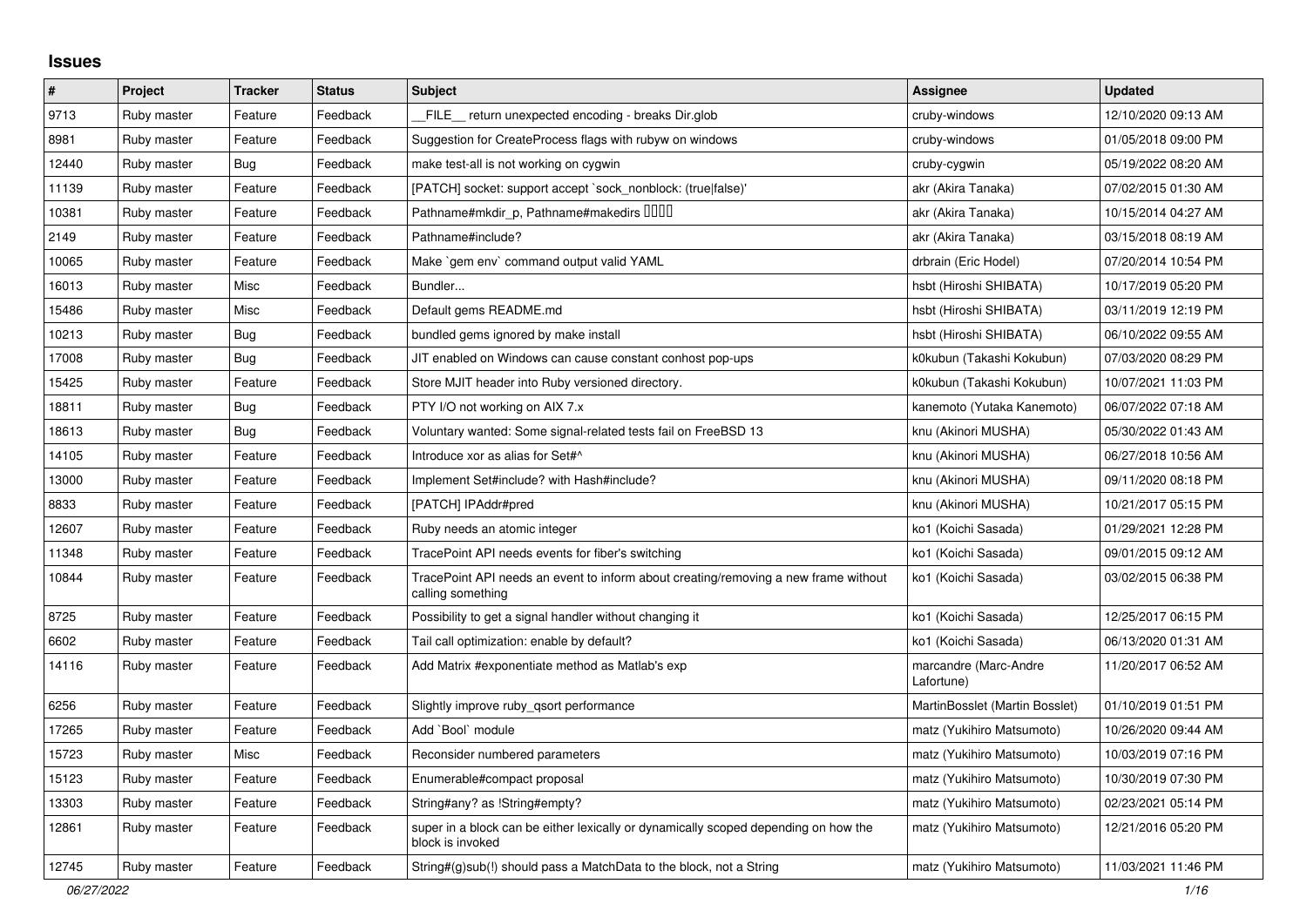| $\vert$ # | Project     | <b>Tracker</b> | <b>Status</b> | <b>Subject</b>                                                                                                                   | <b>Assignee</b>           | <b>Updated</b>      |
|-----------|-------------|----------------|---------------|----------------------------------------------------------------------------------------------------------------------------------|---------------------------|---------------------|
| 12075     | Ruby master | Feature        | Feedback      | some container#nonempty?                                                                                                         | matz (Yukihiro Matsumoto) | 10/07/2021 03:11 AM |
| 11779     | Ruby master | Bug            | Feedback      | Module#using does not make sense as a method                                                                                     | matz (Yukihiro Matsumoto) | 06/17/2021 09:58 AM |
| 11484     | Ruby master | Feature        | Feedback      | add output offset for readpartial/read_nonblock/etc                                                                              | matz (Yukihiro Matsumoto) | 09/25/2017 07:28 AM |
| 11087     | Ruby master | Feature        | Feedback      | Method to retrieve {local, global, instance} variables as a Hash                                                                 | matz (Yukihiro Matsumoto) | 06/12/2015 09:13 AM |
| 10355     | Ruby master | Feature        | Feedback      | Feature request: Module#prepended?(mod)                                                                                          | matz (Yukihiro Matsumoto) | 01/05/2018 09:01 PM |
| 10064     | Ruby master | Feature        | Feedback      | &:symbol in when clause                                                                                                          | matz (Yukihiro Matsumoto) | 01/05/2018 09:01 PM |
| 10042     | Ruby master | Feature        | Feedback      | Deprecate postfix rescue syntax for removal in 3.0                                                                               | matz (Yukihiro Matsumoto) | 12/10/2020 08:53 AM |
| 9602      | Ruby master | Feature        | Feedback      | Logic with `Enumerable#grep`                                                                                                     | matz (Yukihiro Matsumoto) | 12/01/2019 05:23 PM |
| 9064      | Ruby master | Feature        | Feedback      | Add support for packages, like in Java                                                                                           | matz (Yukihiro Matsumoto) | 07/29/2014 02:07 AM |
| 8707      | Ruby master | Feature        | Feedback      | Hash#reverse_each                                                                                                                | matz (Yukihiro Matsumoto) | 01/05/2018 09:00 PM |
| 8520      | Ruby master | Feature        | Feedback      | Distinct to s methods for Array, Hash                                                                                            | matz (Yukihiro Matsumoto) | 06/14/2013 12:37 AM |
| 8371      | Ruby master | Feature        | Feedback      | Make some enumerators mimic arrays                                                                                               | matz (Yukihiro Matsumoto) | 06/02/2013 04:11 PM |
| 8365      | Ruby master | Feature        | Feedback      | Make variables objects                                                                                                           | matz (Yukihiro Matsumoto) | 08/19/2016 07:21 PM |
| 8168      | Ruby master | Feature        | Feedback      | Feature request: support for (single) statement lambda syntax/definition                                                         | matz (Yukihiro Matsumoto) | 01/11/2014 11:36 AM |
| 8096      | Ruby master | Feature        | Feedback      | introduce Time.current timestamp                                                                                                 | matz (Yukihiro Matsumoto) | 12/23/2021 11:40 PM |
| 8026      | Ruby master | Feature        | Feedback      | Need Module#prepended_modules                                                                                                    | matz (Yukihiro Matsumoto) | 01/16/2020 06:12 AM |
| 7939      | Ruby master | Feature        | Feedback      | Alternative curry function creation                                                                                              | matz (Yukihiro Matsumoto) | 12/25/2017 06:15 PM |
| 7511      | Ruby master | Feature        | Feedback      | short-circuiting logical implication operator                                                                                    | matz (Yukihiro Matsumoto) | 12/10/2020 08:55 AM |
| 6806      | Ruby master | Feature        | Feedback      | Support functional programming: forbid instance/class variables for<br>ModuleName::method_name, allow for ModuleName.method_name | matz (Yukihiro Matsumoto) | 12/10/2020 08:53 AM |
| 6739      | Ruby master | Feature        | Feedback      | One-line rescue statement should support specifying an exception class                                                           | matz (Yukihiro Matsumoto) | 05/18/2016 12:42 AM |
| 6727      | Ruby master | Feature        | Feedback      | Add Array#rest (with implementation)                                                                                             | matz (Yukihiro Matsumoto) | 08/14/2019 08:51 AM |
| 6697      | Ruby master | Feature        | Feedback      | [PATCH] Add Kernel#Symbol conversion method like String(), Array() etc.                                                          | matz (Yukihiro Matsumoto) | 12/25/2017 06:15 PM |
| 6515      | Ruby master | Feature        | Feedback      | array.c: added method that verifies if an Array is part of another                                                               | matz (Yukihiro Matsumoto) | 12/25/2017 06:15 PM |
| 6478      | Ruby master | Feature        | Feedback      | BasicObject#_class_                                                                                                              | matz (Yukihiro Matsumoto) | 12/25/2017 06:15 PM |
| 6367      | Ruby master | Feature        | Feedback      | #same? for Enumerable                                                                                                            | matz (Yukihiro Matsumoto) | 12/25/2017 06:15 PM |
| 6251      | Ruby master | Feature        | Feedback      | Magic comments for compile options                                                                                               | matz (Yukihiro Matsumoto) | 08/21/2015 11:47 PM |
| 6219      | Ruby master | Feature        | Feedback      | Return value of Hash#store                                                                                                       | matz (Yukihiro Matsumoto) | 12/10/2020 08:46 AM |
| 6118      | Ruby master | Feature        | Feedback      | Hash#keys_of(values), returns related keys of given values                                                                       | matz (Yukihiro Matsumoto) | 01/10/2019 08:16 AM |
| 5673      | Ruby master | Feature        | Feedback      | undef_method probably doesn't need to raise an error                                                                             | matz (Yukihiro Matsumoto) | 12/25/2017 06:15 PM |
| 5644      | Ruby master | Feature        | Feedback      | add Enumerable#exclude? antonym                                                                                                  | matz (Yukihiro Matsumoto) | 12/25/2017 06:15 PM |
| 5628      | Ruby master | Feature        | Feedback      | Module#basename                                                                                                                  | matz (Yukihiro Matsumoto) | 08/29/2020 05:01 PM |
| 5521      | Ruby master | Feature        | Feedback      | Numeric#rational? <sup>[]</sup> Numeric#complex? <sup>[]</sup> Numeric#float? <sup>[10]</sup>                                    | matz (Yukihiro Matsumoto) | 12/10/2020 08:49 AM |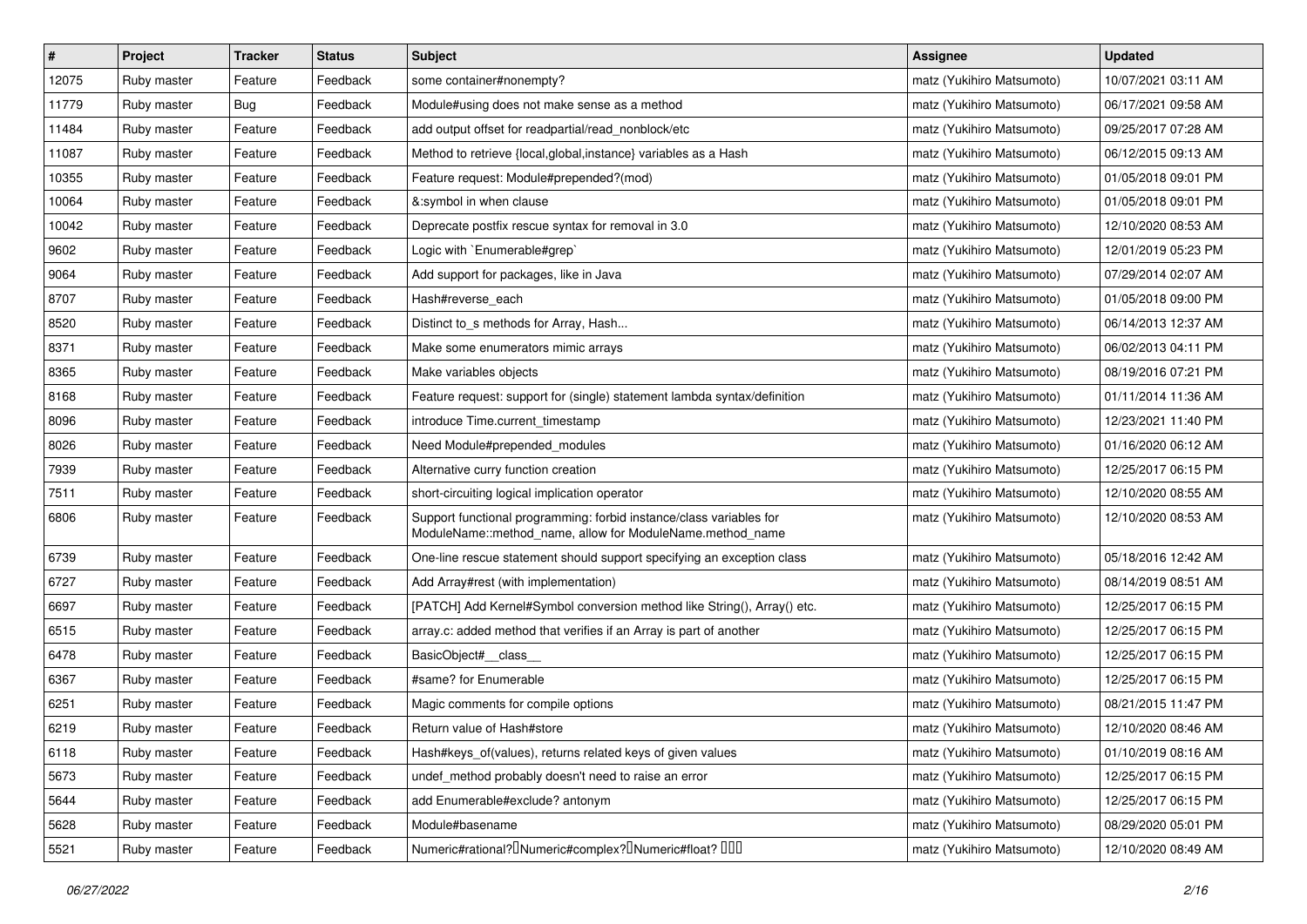| $\vert$ # | Project     | <b>Tracker</b> | <b>Status</b> | <b>Subject</b>                                                                                                         | <b>Assignee</b>           | <b>Updated</b>      |
|-----------|-------------|----------------|---------------|------------------------------------------------------------------------------------------------------------------------|---------------------------|---------------------|
| 5514      | Ruby master | Feature        | Feedback      | Numeric III quotient II quotrem IIII                                                                                   | matz (Yukihiro Matsumoto) | 12/10/2020 08:49 AM |
| 4264      | Ruby master | Feature        | Feedback      | General type coercion protocol for Ruby                                                                                | matz (Yukihiro Matsumoto) | 12/25/2017 06:14 PM |
| 5522      | Ruby master | Feature        | Feedback      | Numeric#finite? <sup>[]</sup> Numeric#infinite? <sup>[]</sup> Numeric#nan? <sup>[10]</sup>                             | mrkn (Kenta Murata)       | 12/10/2020 08:54 AM |
| 3647      | Ruby master | Feature        | Feedback      | Array#sample(n, replace=false)                                                                                         | mrkn (Kenta Murata)       | 03/11/2020 02:09 AM |
| 3388      | Ruby master | Feature        | Feedback      | regexp support for start_with? and end_with?                                                                           | naruse (Yui NARUSE)       | 12/25/2017 06:02 PM |
| 13332     | Ruby master | Feature        | Feedback      | Forwardable#def instance delegator nil                                                                                 | nobu (Nobuyoshi Nakada)   | 09/25/2017 08:20 AM |
| 9414      | Ruby master | Bug            | Feedback      | strftime returns incorrectly encoded string                                                                            | nobu (Nobuyoshi Nakada)   | 01/05/2018 09:00 PM |
| 9208      | Ruby master | <b>Bug</b>     | Feedback      | Win32 ANSI color no longer works since revision 43331                                                                  | nobu (Nobuyoshi Nakada)   | 06/17/2022 09:35 AM |
| 8973      | Ruby master | Bug            | Feedback      | Allow to configure archlibdir for multiarch                                                                            | nobu (Nobuyoshi Nakada)   | 06/16/2022 08:22 AM |
| 7652      | Ruby master | Feature        | Feedback      | Add FreeMiNT support to Ruby                                                                                           | nobu (Nobuyoshi Nakada)   | 12/25/2017 06:15 PM |
| 5174      | Ruby master | Feature        | Feedback      | Export ruby_init_prelude()                                                                                             | nobu (Nobuyoshi Nakada)   | 12/25/2017 06:15 PM |
| 4434      | Ruby master | Bug            | Feedback      | make test-all "-j10000" 0000000000000000000                                                                            | sorah (Sorah Fukumori)    | 12/25/2017 06:14 PM |
| 6442      | Ruby master | Feature        | Feedback      | <b>CRUDify Hash class</b>                                                                                              | trans (Thomas Sawyer)     | 12/25/2017 06:15 PM |
| 6744      | Ruby master | Feature        | Feedback      | ruby unable to run system commands that require elevated privileges                                                    | usa (Usaku NAKAMURA)      | 12/25/2017 06:15 PM |
| 6399      | Ruby master | Feature        | Feedback      | IO.read ignores valid open_args on Windows                                                                             | usa (Usaku NAKAMURA)      | 12/25/2017 06:15 PM |
| 3356      | Ruby master | Feature        | Feedback      | Add GetShortPathName to ruby                                                                                           | usa (Usaku NAKAMURA)      | 01/21/2016 02:27 PM |
| 12735     | Ruby master | Feature        | Feedback      | <b>TCP Server documentation improvement</b>                                                                            | zzak (Zachary Scott)      | 03/01/2017 08:42 PM |
| 18834     | Ruby master | Misc           | Feedback      | Significant change in loop speeds (regressing using while loop on ARM chips)                                           |                           | 06/23/2022 03:30 PM |
| 18785     | Ruby master | <b>Bug</b>     | Feedback      | RbConfig::MAKEFILE_CONFIG["warnflags"] contains "-Wno-cast-function-type" which is<br>not compatible with clang 13.0.0 |                           | 05/25/2022 06:39 PM |
| 18750     | Ruby master | <b>Bug</b>     | Feedback      | Segmentation fault on SIGINT when waiting in TracePoint handler                                                        |                           | 04/29/2022 10:47 AM |
| 18691     | Ruby master | Misc           | Feedback      | An option to run `make rbconfig.rb` in a different directory                                                           |                           | 06/16/2022 04:59 PM |
| 18648     | Ruby master | Feature        | Feedback      | ruby2_keywords and  name arguments with impossible names                                                               |                           | 03/18/2022 06:25 PM |
| 18607     | Ruby master | Bug            | Feedback      | Ruby 2.7.5 fails to configure on macOS Monterey on mac with M1 Pro                                                     |                           | 03/04/2022 01:08 PM |
| 18430     | Ruby master | Bug            | Feedback      | Raspberry Pi 3.0.3 Compile Issue                                                                                       |                           | 12/28/2021 12:46 AM |
| 18336     | Ruby master | Feature        | Feedback      | How to deal with Trojan Source vulnerability                                                                           |                           | 11/23/2021 08:39 PM |
| 18280     | Ruby master | Feature        | Feedback      | Allow rb utf8 str new cstr(NULL)                                                                                       |                           | 11/11/2021 10:28 AM |
| 18123     | Ruby master | <b>Bug</b>     | Feedback      | addr2line.c: Define `SHF_COMPRESSED`                                                                                   |                           | 06/09/2022 09:11 AM |
| 18121     | Ruby master | Bug            | Feedback      | addr2line.c: Endianness                                                                                                |                           | 06/09/2022 09:13 AM |
| 18081     | Ruby master | <b>Bug</b>     | Feedback      | addr2line.c: Wrong section for `DW_AT_ranges`                                                                          |                           | 06/09/2022 09:19 AM |
| 18049     | Ruby master | Bug            | Feedback      | Cannot build ruby-3.0.2 on NetBSD                                                                                      |                           | 08/01/2021 12:36 AM |
| 18047     | Ruby master | Feature        | Feedback      | TracePoint: Add event type for constant access                                                                         |                           | 12/02/2021 08:35 PM |
| 18042     | Ruby master | Feature        | Feedback      | YARV code optimization                                                                                                 |                           | 07/27/2021 09:11 PM |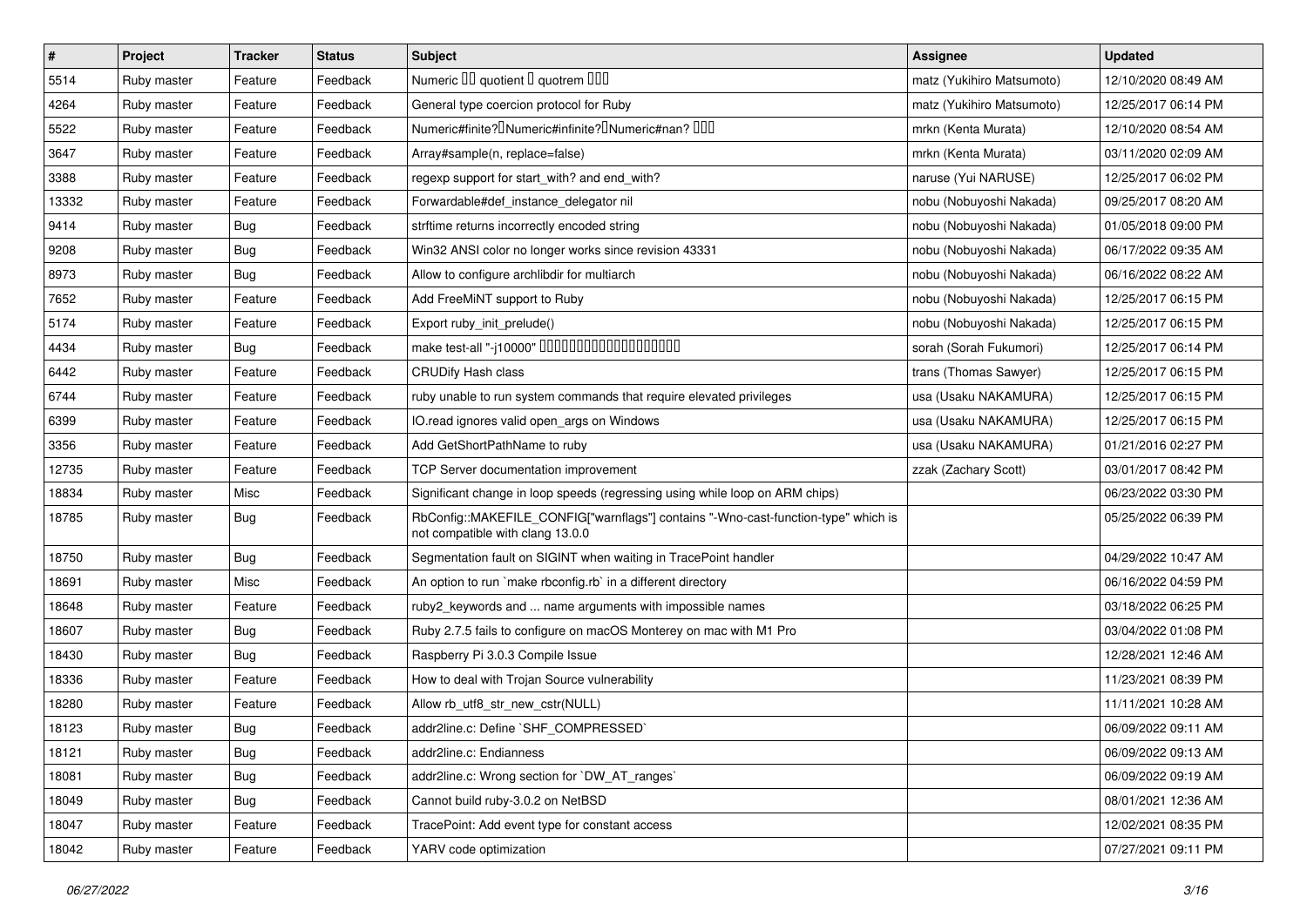| $\vert$ # | Project     | <b>Tracker</b> | <b>Status</b> | Subject                                                                                                                                                                     | Assignee | <b>Updated</b>      |
|-----------|-------------|----------------|---------------|-----------------------------------------------------------------------------------------------------------------------------------------------------------------------------|----------|---------------------|
| 17992     | Ruby master | Feature        | Feedback      | Upstreaming the htmlentities gem into CGI#.(un)escape_html                                                                                                                  |          | 06/30/2021 02:26 PM |
| 17765     | Ruby master | Bug            | Feedback      | Segmentation fault when calling String#gsub                                                                                                                                 |          | 12/02/2021 06:57 PM |
| 17721     | Ruby master | Feature        | Feedback      | Proc.new should be able to contruct a lambda                                                                                                                                |          | 12/03/2021 11:52 AM |
| 17685     | Ruby master | Feature        | Feedback      | Marshal format for out of band buffer objects                                                                                                                               |          | 03/24/2021 07:39 AM |
| 17656     | Ruby master | Bug            | Feedback      | Improper functions shown in C level backtrace information                                                                                                                   |          | 06/09/2022 08:40 AM |
| 17598     | Ruby master | Feature        | Feedback      | $0000000000000010$                                                                                                                                                          |          | 02/03/2021 01:13 AM |
| 17520     | Ruby master | Feature        | Feedback      | Allow symbols starting with number, e.g. : 2_weeks                                                                                                                          |          | 02/09/2021 10:36 PM |
| 17384     | Ruby master | Feature        | Feedback      | shorthand of Hash#merge                                                                                                                                                     |          | 12/10/2020 06:14 AM |
| 17342     | Ruby master | Feature        | Feedback      | Hash#fetch set                                                                                                                                                              |          | 12/17/2020 05:28 AM |
| 17278     | Ruby master | Feature        | Feedback      | On-demand sharing of constants for Ractor                                                                                                                                   |          | 02/01/2021 04:24 PM |
| 17170     | Ruby master | Feature        | Feedback      | Numeric.zero, Numeric.one                                                                                                                                                   |          | 09/16/2020 01:36 AM |
| 17147     | Ruby master | Feature        | Feedback      | New method to get frozen strings from String objects                                                                                                                        |          | 09/07/2020 01:41 AM |
| 17132     | Ruby master | <b>Bug</b>     | Feedback      | vcs.rb doesn't detect git submodules as vcs                                                                                                                                 |          | 08/31/2020 11:31 AM |
| 16994     | Ruby master | Feature        | Feedback      | Sets: shorthand for frozen sets of symbols / strings                                                                                                                        |          | 09/25/2020 08:15 PM |
| 16962     | Ruby master | Feature        | Feedback      | Make IO.for_fd autoclose option default to false                                                                                                                            |          | 06/17/2021 06:54 AM |
| 16953     | Ruby master | <b>Bug</b>     | Feedback      | Windows bash bin files removed in master                                                                                                                                    |          | 10/15/2021 01:57 AM |
| 16851     | Ruby master | Feature        | Feedback      | Ruby hashing algorithm could be improved using Tabulation Hashing                                                                                                           |          | 10/22/2020 09:18 AM |
| 16848     | Ruby master | Feature        | Feedback      | Allow callables in \$LOAD_PATH                                                                                                                                              |          | 06/26/2020 02:15 PM |
| 16699     | Ruby master | Feature        | Feedback      | Silence/ignore particular warnings from some parts of the code (in a .rb file)                                                                                              |          | 03/20/2020 09:24 PM |
| 16428     | Ruby master | Feature        | Feedback      | Add Array#uniq?, Enumerable#uniq?                                                                                                                                           |          | 08/14/2021 06:12 AM |
| 16143     | Ruby master | Bug            | Feedback      | BOM UTF-8 is not removed after rewind                                                                                                                                       |          | 06/09/2022 06:51 AM |
| 16122     | Ruby master | Feature        | Feedback      | Struct::Value: simple immutable value object                                                                                                                                |          | 02/12/2022 09:54 PM |
| 16021     | Ruby master | Feature        | Feedback      | floor/ceil/round/truncate should accept a :step argument                                                                                                                    |          | 09/19/2019 03:20 PM |
| 16017     | Ruby master | Feature        | Feedback      | String and Array Slices                                                                                                                                                     |          | 07/24/2019 07:28 AM |
| 15905     | Ruby master | Misc           | Feedback      | [Documentation] [Request for the wiki at<br>https://bugs.ruby-lang.org/projects/ruby-trunk/wiki] - Consider adding more information to<br>statically compiled ruby variants |          | 06/06/2019 03:07 PM |
| 15787     | Ruby master | Bug            | Feedback      | LoadError by EPERM on read-only volume                                                                                                                                      |          | 12/29/2019 06:46 AM |
| 15771     | Ruby master | Feature        | Feedback      | Add `String#split` option to set `split_type string` with a single space separator                                                                                          |          | 05/27/2020 09:19 PM |
| 15752     | Ruby master | Feature        | Feedback      | A dedicated module for experimental features                                                                                                                                |          | 03/17/2021 04:38 AM |
| 15722     | Ruby master | Feature        | Feedback      | Kernel#case?`                                                                                                                                                               |          | 02/29/2020 07:25 AM |
| 15632     | Ruby master | Feature        | Feedback      | Dynamic method references                                                                                                                                                   |          | 03/18/2019 08:24 PM |
| 15612     | Ruby master | Feature        | Feedback      | A construct to restrict the scope of local variables                                                                                                                        |          | 02/20/2019 01:55 AM |
| 15606     | Ruby master | Feature        | Feedback      | Precedence of $-\omega$ and $+\omega$                                                                                                                                       |          | 02/16/2019 06:02 AM |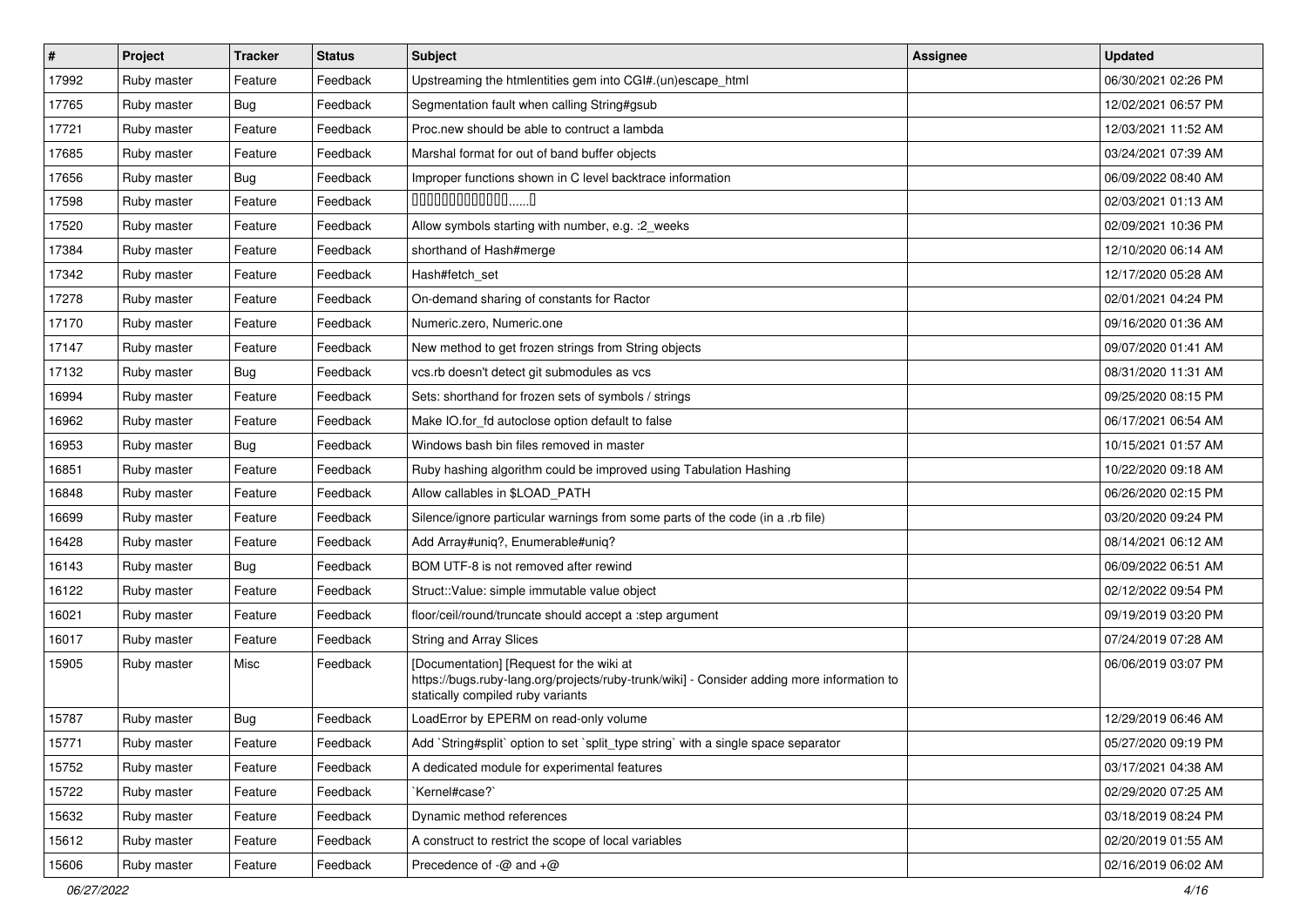| #     | Project     | <b>Tracker</b> | <b>Status</b> | Subject                                                                                                              | <b>Assignee</b> | <b>Updated</b>      |
|-------|-------------|----------------|---------------|----------------------------------------------------------------------------------------------------------------------|-----------------|---------------------|
| 15344 | Ruby master | Feature        | Feedback      | Being proactive about Ruby security                                                                                  |                 | 12/23/2021 11:40 PM |
| 15049 | Ruby master | Feature        | Feedback      | [Request] Easily access all keyword arguments within a method                                                        |                 | 10/15/2018 05:36 PM |
| 14884 | Ruby master | <b>Bug</b>     | Feedback      | msys2 mingw32 'rake' has unexpected text at top of file                                                              |                 | 07/04/2018 11:20 PM |
| 14835 | Ruby master | Feature        | Feedback      | Support TracePoint#raised_exception on non-:raise events                                                             |                 | 12/04/2021 06:49 AM |
| 14794 | Ruby master | Feature        | Feedback      | Primitive arrays (Ruby 3x3)                                                                                          |                 | 12/11/2021 02:07 PM |
| 14778 | Ruby master | Feature        | Feedback      | Make Object#dup accept a block                                                                                       |                 | 05/27/2018 07:52 AM |
| 14434 | Ruby master | Bug            | Feedback      | IO#reopen fails after EPIPE                                                                                          |                 | 06/09/2022 05:33 AM |
| 14417 | Ruby master | Feature        | Feedback      | String#sub / String#gsub 00000 Symbol 0 Hash000000000000                                                             |                 | 02/04/2018 01:05 PM |
| 14390 | Ruby master | Feature        | Feedback      | UnboundMethod#to_proc                                                                                                |                 | 05/18/2018 03:24 AM |
| 13923 | Ruby master | Feature        | Feedback      | Idiom to release resources safely, with less indentations                                                            |                 | 09/26/2017 08:31 AM |
| 13822 | Ruby master | Feature        | Feedback      | Time.dst_changes(t=Time.now.year)                                                                                    |                 | 12/13/2018 01:31 AM |
| 13683 | Ruby master | Feature        | Feedback      | Add strict Enumerable#single                                                                                         |                 | 09/02/2021 05:52 PM |
| 13677 | Ruby master | Feature        | Feedback      | Add more details to error "Name or service not known (SocketError)"                                                  |                 | 04/01/2019 09:12 AM |
| 13613 | Ruby master | Feature        | Feedback      | Prefer that require/require_relative/load to tell us permission error if the target file is<br>unreadable            |                 | 09/25/2017 12:16 PM |
| 13588 | Ruby master | Feature        | Feedback      | Add Encoding#min_char_size, #max_char_size, #minmax_char_size                                                        |                 | 05/29/2017 07:51 AM |
| 13559 | Ruby master | Feature        | Feedback      | Change implementation of Feature #6721                                                                               |                 | 05/18/2017 12:31 PM |
| 13290 | Ruby master | Feature        | Feedback      | A method to use a hash like in a case construction                                                                   |                 | 03/13/2017 07:28 AM |
| 13257 | Ruby master | Feature        | Feedback      | Symbol#singleton class should be undef                                                                               |                 | 06/01/2020 09:41 PM |
| 13220 | Ruby master | Bug            | Feedback      | Enhance support of Unicode strings manipulation                                                                      |                 | 06/14/2019 08:58 PM |
| 13207 | Ruby master | Feature        | Feedback      | Allow keyword local variable names like `class` or `for`                                                             |                 | 02/13/2017 06:22 AM |
| 13166 | Ruby master | Feature        | Feedback      | Feature Request: Byte Arrays for Ruby 3                                                                              |                 | 03/31/2017 08:04 AM |
| 13057 | Ruby master | Misc           | Feedback      | BasicObject#_send_ documentation contains references to #send                                                        |                 | 12/26/2016 09:49 PM |
| 13025 | Ruby master | Feature        | Feedback      | String equality operator does not perform implicit conversion                                                        |                 | 12/12/2016 07:18 AM |
| 12982 | Ruby master | Feature        | Feedback      | ruby 2.3.1 got crash on macos                                                                                        |                 | 12/23/2021 11:40 PM |
| 12964 | Ruby master | Feature        | Feedback      | Add sub? and gsub? method to string class.                                                                           |                 | 11/22/2016 10:13 AM |
| 12957 | Ruby master | Feature        | Feedback      | A more OO way to create lambda Procs                                                                                 |                 | 01/24/2017 08:43 PM |
| 12854 | Ruby master | Feature        | Feedback      | Proc#curry should return an instance of the class, not Proc                                                          |                 | 10/25/2017 09:59 PM |
| 12744 | Ruby master | Feature        | Feedback      | Add str. reverse each char and str. reverse chars                                                                    |                 | 09/16/2016 10:41 AM |
| 12719 | Ruby master | Feature        | Feedback      | 'Struct#merge' for partial updates                                                                                   |                 | 09/29/2021 09:16 PM |
| 12715 | Ruby master | Feature        | Feedback      | Allow ruby hackers to omit having to specify class or module mandatory, if they know<br>exactly what they want to do |                 | 11/25/2016 09:01 AM |
| 12698 | Ruby master | Feature        | Feedback      | Method to delete a substring by regex match                                                                          |                 | 04/25/2019 01:05 PM |
| 12481 | Ruby master | Feature        | Feedback      | Add Array#view to allow opt-in copy-on-write sharing of Array contents                                               |                 | 07/19/2016 09:08 AM |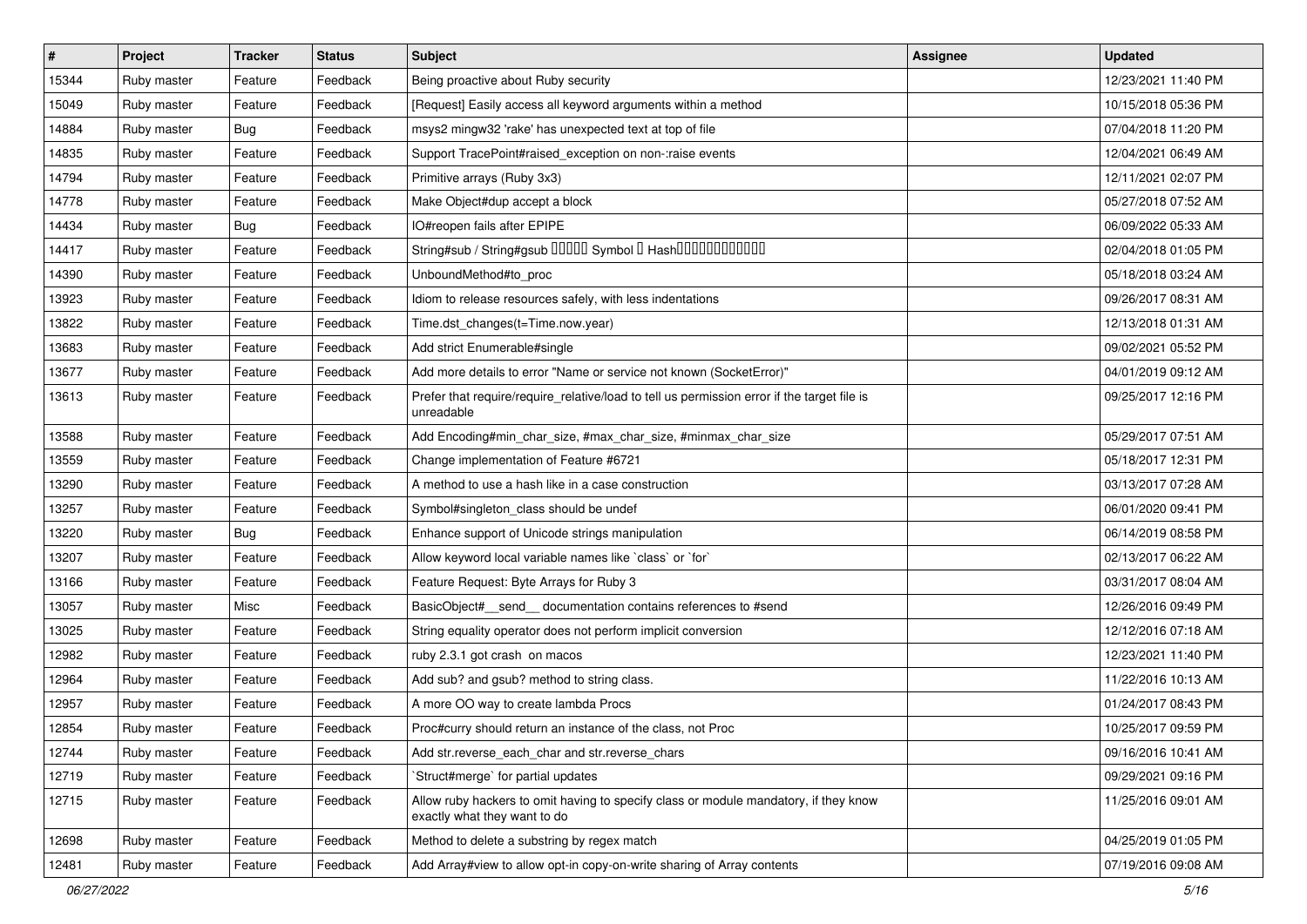| #     | Project     | <b>Tracker</b> | <b>Status</b> | <b>Subject</b>                                                                                                        | Assignee | <b>Updated</b>      |
|-------|-------------|----------------|---------------|-----------------------------------------------------------------------------------------------------------------------|----------|---------------------|
| 12459 | Ruby master | Feature        | Feedback      | Add type coercion option to ARGV getopts arguements.                                                                  |          | 06/06/2016 08:37 AM |
| 12399 | Ruby master | Feature        | Feedback      | Restricted, safe version of `Kernel#eval`                                                                             |          | 06/13/2017 12:24 AM |
| 12357 | Ruby master | Feature        | Feedback      | Random#initialize with a String                                                                                       |          | 05/17/2016 05:20 PM |
| 12304 | Ruby master | Feature        | Feedback      | String#split with a block                                                                                             |          | 04/21/2016 12:29 AM |
| 12263 | Ruby master | Feature        | Feedback      | Feature request: &&. operator (shorthand for foo && foo.method)                                                       |          | 05/22/2016 06:03 AM |
| 12242 | Ruby master | Feature        | Feedback      | Is it worth adding collision probability of SecureRandom functions in RubyDoc?                                        |          | 05/15/2016 07:56 AM |
| 12138 | Ruby master | Feature        | Feedback      | Support `Kernel#load_with_env(filename, cbase: SomeMod, cref: someMod, binding:<br>SomeMod) # => obj`                 |          | 09/29/2016 11:44 PM |
| 12133 | Ruby master | Feature        | Feedback      | Ability to exclude start when defining a range                                                                        |          | 04/07/2021 06:49 AM |
| 12042 | Ruby master | Feature        | Feedback      | A better interface that returns a list of local variables available where the exception is<br>raised                  |          | 02/03/2016 05:10 AM |
| 11997 | Ruby master | Feature        | Feedback      | A method to read a file with interpolations                                                                           |          | 03/17/2016 01:13 PM |
| 11918 | Ruby master | Feature        | Feedback      | Make #finite? consistent with #nonzero?                                                                               |          | 12/29/2015 03:28 PM |
| 11911 | Ruby master | Feature        | Feedback      | Immutable method definitions and/or static dispatch                                                                   |          | 01/03/2016 07:04 AM |
| 11824 | Ruby master | Feature        | Feedback      | Add Enumerator#to_ary for added implicit behavior                                                                     |          | 12/15/2015 09:48 PM |
| 11791 | Ruby master | Feature        | Feedback      | The literal quotes should accept more quote characters (aka more unicode characters)                                  |          | 12/09/2015 12:45 AM |
| 11538 | Ruby master | Feature        | Feedback      | ensure variable syntax                                                                                                |          | 06/06/2018 10:21 AM |
| 11530 | Ruby master | Feature        | Feedback      | unicode planes                                                                                                        |          | 09/21/2015 05:46 AM |
| 11529 | Ruby master | Feature        | Feedback      | extensible % literal declarations                                                                                     |          | 09/17/2015 05:57 PM |
| 11410 | Ruby master | Bug            | Feedback      | Win32 Registry enumeration performs unnecessary string re-encoding which cause<br>UndefinedConversionError exceptions |          | 08/13/2015 06:57 AM |
| 11300 | Ruby master | Feature        | Feedback      | [PATCH] Add String#bin for parity with #hex and #oct.                                                                 |          | 07/23/2019 06:11 PM |
| 11227 | Ruby master | Feature        | Feedback      | May it be possible to add some symbols to IO.new()?                                                                   |          | 06/06/2015 03:57 AM |
| 11154 | Ruby master | Feature        | Feedback      | Postfix `!?` can use as the valid function identifier.                                                                |          | 05/18/2015 04:49 PM |
| 11098 | Ruby master | Feature        | Feedback      | Thread-level allocation counting                                                                                      |          | 10/09/2018 01:52 AM |
| 10930 | Ruby master | Feature        | Feedback      | Allow splat operator to work for string interpolation                                                                 |          | 12/05/2015 04:53 AM |
| 10867 | Ruby master | Feature        | Feedback      | An ATOMIC_GET operation should be written and used.                                                                   |          | 07/23/2019 03:13 PM |
| 10766 | Ruby master | Misc           | Feedback      | Build failed generating RDoc documentation                                                                            |          | 05/17/2016 06:37 AM |
| 10482 | Ruby master | Feature        | Feedback      | Allow ignored items to vary in `Enumerable#chunk`.                                                                    |          | 11/11/2014 10:08 AM |
| 10394 | Ruby master | Feature        | Feedback      | An instance method on Enumerator that evaluates the block under with self being the<br>block variable.                |          | 04/30/2019 11:58 AM |
| 10356 | Ruby master | Feature        | Feedback      | [PATCH 2/2] Remove unused internal functions                                                                          |          | 10/10/2014 05:24 AM |
| 10351 | Ruby master | Feature        | Feedback      | [PATCH] prevent CVE-2014-6277                                                                                         |          | 01/05/2018 09:01 PM |
| 10270 | Ruby master | Feature        | Feedback      | Hash#insert                                                                                                           |          | 09/21/2014 01:01 PM |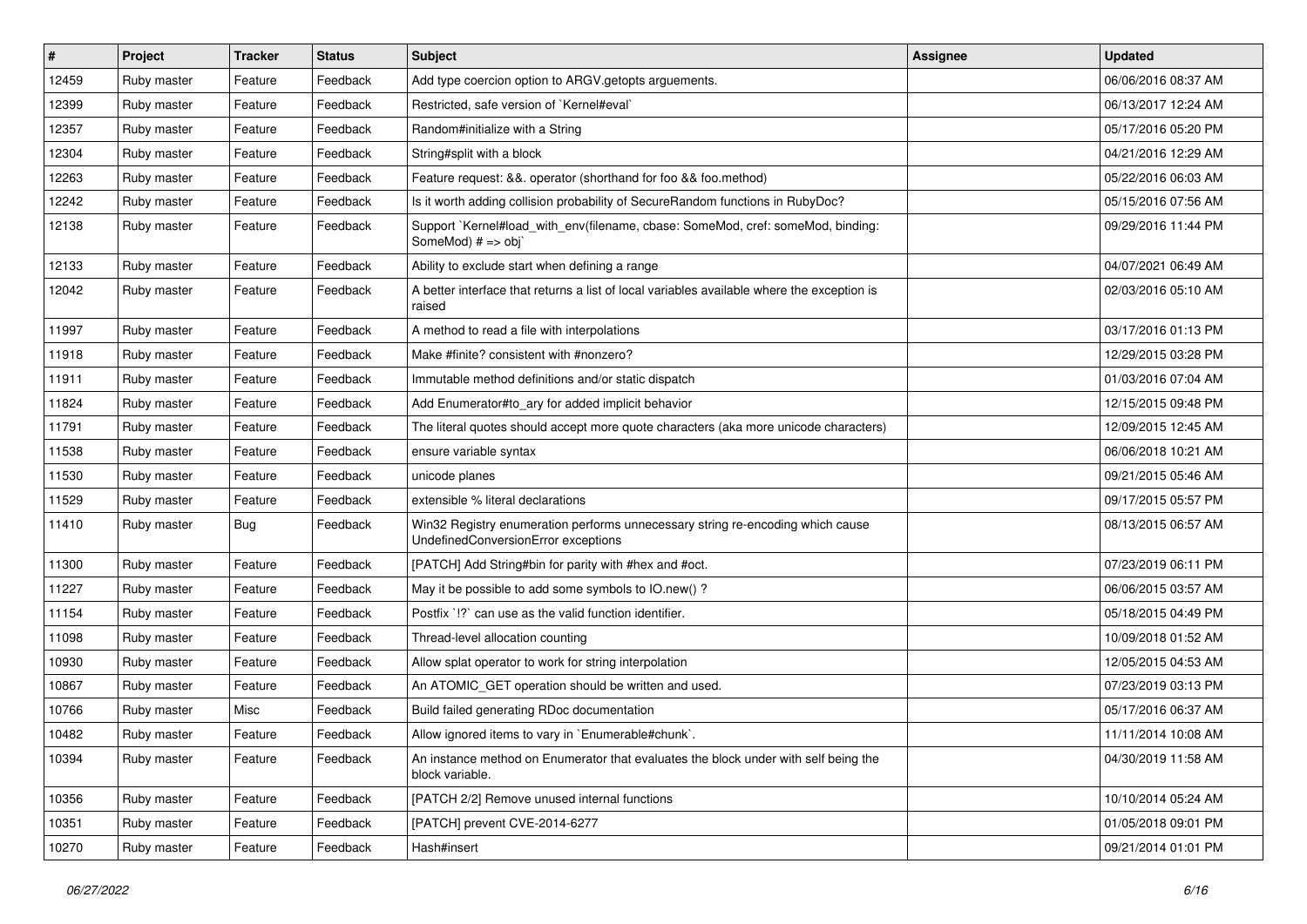| $\vert$ # | Project     | <b>Tracker</b> | <b>Status</b> | Subject                                                              | <b>Assignee</b> | <b>Updated</b>      |
|-----------|-------------|----------------|---------------|----------------------------------------------------------------------|-----------------|---------------------|
| 10254     | Ruby master | Feature        | Feedback      | Array#each and Array#map for nested arrays                           |                 | 09/19/2014 07:38 PM |
| 10228     | Ruby master | Feature        | Feedback      | Statistics module                                                    |                 | 11/10/2014 11:01 PM |
| 10211     | Ruby master | Feature        | Feedback      | Implement Signal.current_trap(sig)                                   |                 | 08/09/2015 01:00 PM |
| 10131     | Ruby master | Feature        | Feedback      | Greatest multiple of r not greater than x                            |                 | 08/14/2014 07:23 AM |
| 10108     | Ruby master | Feature        | Feedback      | NameError#name and nested constants                                  |                 | 08/10/2014 04:37 AM |
| 10059     | Ruby master | Feature        | Feedback      | [PATCH and SUGGEST] 0000000000000000000000000000000                  |                 | 09/16/2014 11:54 AM |
| 10047     | Ruby master | Feature        | Feedback      | Proposal for failesafe requires                                      |                 | 07/17/2014 10:35 PM |
| 10040     | Ruby master | Feature        | Feedback      | '%d' and '%t' shorthands for 'Date.new(*args)' and 'Time.new(*args)' |                 | 07/21/2014 03:42 AM |
| 10018     | Ruby master | Feature        | Feedback      | Consider adding Sub-Includes as in include Foo::bar                  |                 | 07/10/2014 12:49 AM |
| 9963      | Ruby master | Feature        | Feedback      | Symbol.count                                                         |                 | 07/11/2014 06:50 AM |
| 9960      | Ruby master | Feature        | Feedback      | Add support for GNU --long options                                   |                 | 06/21/2014 02:06 AM |
| 9921      | Ruby master | Bug            | Feedback      | gmtime_r, win32.h, and <string></string>                             |                 | 06/10/2022 05:39 AM |
| 9777      | Ruby master | Feature        | Feedback      | Feature Proposal: Proc#to_lambda                                     |                 | 01/05/2018 09:00 PM |
| 9678      | Ruby master | Feature        | Feedback      | New heredoc syntax                                                   |                 | 12/23/2021 11:40 PM |
| 9552      | Ruby master | Feature        | Feedback      | Module map!                                                          |                 | 03/09/2014 05:51 AM |
| 9548      | Ruby master | Feature        | Feedback      | Module curry                                                         |                 | 03/11/2014 02:00 PM |
| 9099      | Ruby master | Feature        | Feedback      | Train emoji lambda operator                                          |                 | 11/24/2013 01:48 AM |
| 9076      | Ruby master | Feature        | Feedback      | New one-argument block syntax: &.                                    |                 | 12/10/2020 08:53 AM |
| 8912      | Ruby master | Feature        | Feedback      | Exception.raise                                                      |                 | 09/16/2013 06:23 AM |
| 8863      | Ruby master | Feature        | Feedback      | New error class: UndefinedBehaviorError                              |                 | 01/11/2014 11:09 AM |
| 8811      | Ruby master | Feature        | Feedback      | Counterpart to `Hash#key?` for `Array`                               |                 | 09/04/2013 02:12 AM |
| 8788      | Ruby master | Feature        | Feedback      | use eventfd on newer Linux instead of pipe for timer thread          |                 | 12/25/2017 06:15 PM |
| 8765      | Ruby master | Feature        | Feedback      | Literal for symbol with interpolation                                |                 | 08/19/2013 10:20 PM |
| 8573      | Ruby master | Feature        | Feedback      | Add String#format method(not an alias of String#%)                   |                 | 04/18/2018 09:59 AM |
| 8515      | Ruby master | Feature        | Feedback      | don't allow irb to dump output for forever and ever                  |                 | 08/15/2014 09:20 PM |
| 8422      | Ruby master | Feature        | Feedback      | add Enumerable#reverse_sort and Enumerable#reverse_sort_by           |                 | 06/14/2013 03:19 AM |
| 8421      | Ruby master | Feature        | Feedback      | add Enumerable#find_map and Enumerable#find_all_map                  |                 | 11/29/2020 11:40 PM |
| 8396      | Ruby master | Feature        | Feedback      | Allow easier destructuring of MatchData                              |                 | 06/02/2013 04:53 PM |
| 8269      | Ruby master | Feature        | Feedback      | stdlib: Add Find.each file to accompany Find.find                    |                 | 06/02/2013 03:53 PM |
| 8258      | Ruby master | Feature        | Feedback      | Dir#escape_glob                                                      |                 | 12/23/2021 11:40 PM |
| 8172      | Ruby master | Feature        | Feedback      | IndexError-returning counterparts to destructive Array methods       |                 | 12/30/2019 07:19 PM |
| 8077      | Ruby master | Feature        | Feedback      | Returning Dir objects from C extensions                              |                 | 07/15/2019 10:48 PM |
| 8062      | Ruby master | Feature        | Feedback      | Argument error stack trace to specify the 'called' method            |                 | 12/25/2017 06:15 PM |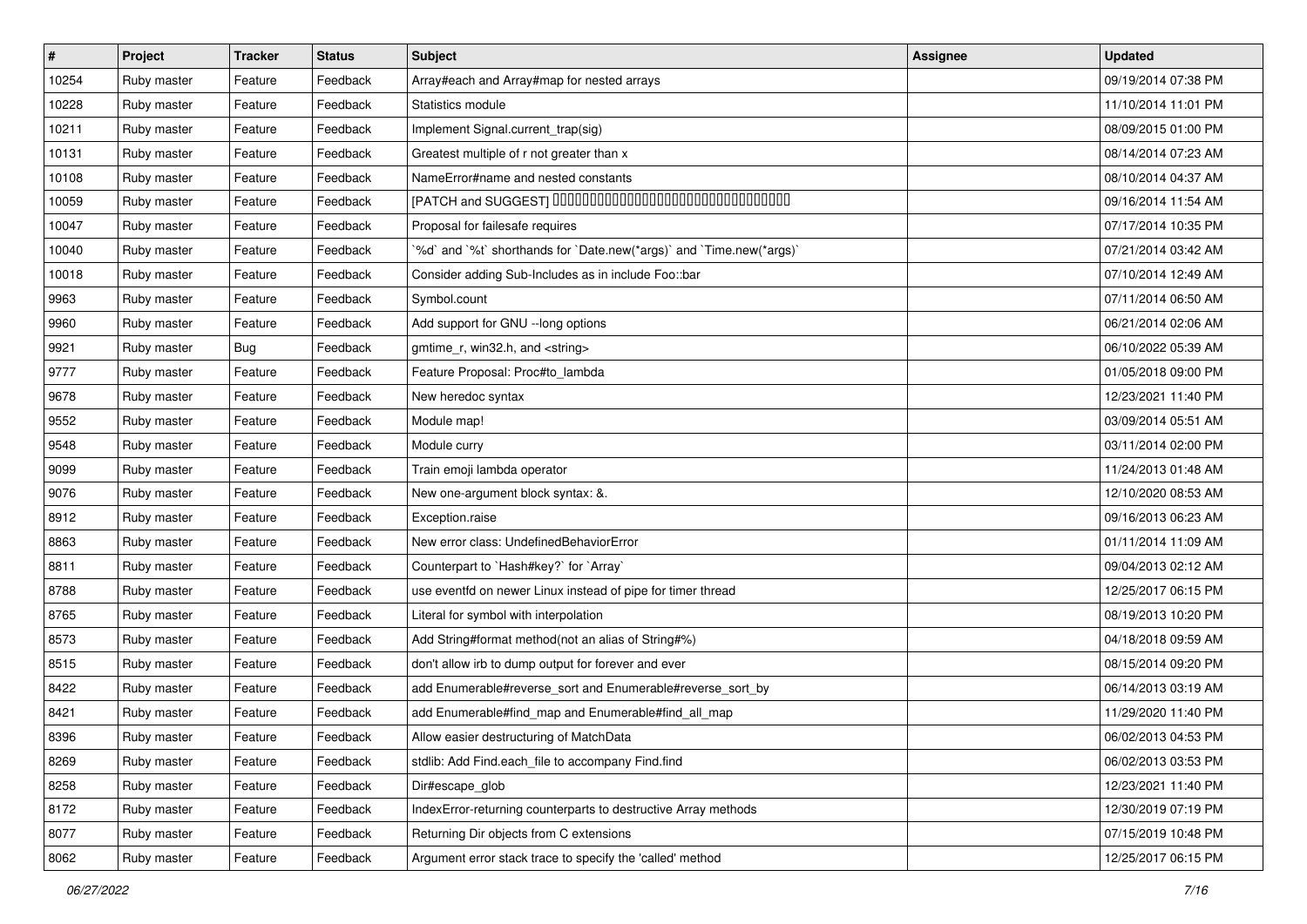| $\vert$ # | Project     | <b>Tracker</b> | <b>Status</b> | Subject                                                                                                                    | Assignee      | <b>Updated</b>      |
|-----------|-------------|----------------|---------------|----------------------------------------------------------------------------------------------------------------------------|---------------|---------------------|
| 8027      | Ruby master | Feature        | Feedback      | add the possibility to raise an exception in #included, #extended, #prepended, #inherited<br>and break the calling feature |               | 06/02/2013 03:22 PM |
| 7986      | Ruby master | Feature        | Feedback      | Custom case statement comparison method                                                                                    |               | 12/10/2020 08:50 AM |
| 7796      | Ruby master | Feature        | Feedback      | Hash#keys should return a set                                                                                              |               | 12/10/2020 08:49 AM |
| 7240      | Ruby master | Feature        | Feedback      | Inheritable #included/#extended Hooks For Modules                                                                          |               | 12/25/2017 06:15 PM |
| 7114      | Ruby master | Feature        | Feedback      | New classes: `HumanTime::LocalTime`, `HumanTime::Duration`                                                                 |               | 12/25/2017 06:15 PM |
| 6808      | Ruby master | Feature        | Feedback      | Implicit index for enumerations                                                                                            |               | 12/25/2017 06:15 PM |
| 6793      | Ruby master | Feature        | Feedback      | easier ability to "run as the currently running ruby"                                                                      |               | 12/25/2017 06:15 PM |
| 6792      | Ruby master | Feature        | Feedback      | request for easier system properties access                                                                                |               | 12/25/2017 06:15 PM |
| 6737      | Ruby master | Feature        | Feedback      | Add Hash#read and alias as #[].                                                                                            |               | 12/25/2017 06:15 PM |
| 6507      | Ruby master | Feature        | Feedback      | <b>File Literal</b>                                                                                                        |               | 12/25/2017 06:15 PM |
| 6444      | Ruby master | Feature        | Feedback      | alias for String#index                                                                                                     |               | 12/25/2017 06:15 PM |
| 6315      | Ruby master | Feature        | Feedback      | handler to trace output of each line of code executed                                                                      |               | 12/25/2017 06:15 PM |
| 6263      | Ruby master | Feature        | Feedback      | Simple access to toplevel object (main)                                                                                    |               | 12/25/2017 06:15 PM |
| 5805      | Ruby master | Feature        | Feedback      | object_hexid                                                                                                               |               | 12/25/2017 06:15 PM |
| 5606      | Ruby master | Feature        | Feedback      | String#each_match(regexp)                                                                                                  |               | 12/25/2017 06:15 PM |
| 5360      | Ruby master | Feature        | Feedback      | BasicObject#binding                                                                                                        |               | 12/25/2017 06:15 PM |
| 5145      | Ruby master | Feature        | Feedback      | Function extension of Array#transpose                                                                                      |               | 12/25/2017 06:15 PM |
| 5103      | Ruby master | Feature        | Feedback      | [ext/openssl] Object equality for objects based on ASN.1 structures                                                        |               | 09/13/2015 03:32 AM |
| 5102      | Ruby master | Feature        | Feedback      | [ext/openssl] Purpose of OpenSSL::PKCS12.new / Allow changing the password                                                 |               | 09/13/2015 03:33 AM |
| 4712      | Ruby master | Feature        | Feedback      | File.writable? inaccurate in windows                                                                                       |               | 12/25/2017 06:14 PM |
| 4645      | Ruby master | Feature        | Feedback      | Pass existing buffer to getsockopt                                                                                         |               | 12/25/2017 06:14 PM |
| 4147      | Ruby master | Feature        | Feedback      | Array#sample 00000000                                                                                                      |               | 11/21/2016 04:59 AM |
| 4046      | Ruby master | Feature        | Feedback      | Saving C's ** argv and cwd allows Ruby programs to reliably restart themselves                                             |               | 12/25/2017 06:14 PM |
| 3001      | Ruby master | Feature        | Feedback      | Ruby stdlib: Benchmark::Tms #memberwise drops labels                                                                       |               | 05/24/2016 01:42 PM |
| 2715      | Ruby master | Feature        | Feedback      | Optimization to avoid spawning shell in Kernel#system call should check for failure<br>conditions                          |               | 12/25/2017 06:00 PM |
| 12656     | Ruby master | Feature        | Assigned      | Expand short paths with File.expand_path                                                                                   | cruby-windows | 01/31/2018 02:31 PM |
| 12040     | Ruby master | <b>Bug</b>     | Assigned      | [Win32] File.stat fails on a mounted volume                                                                                | cruby-windows | 02/01/2016 08:13 AM |
| 9944      | Ruby master | <b>Bug</b>     | Assigned      | in ruby for windows in "system" a redirection to append a file works incorrectly                                           | cruby-windows | 01/05/2018 09:00 PM |
| 8083      | Ruby master | Feature        | Assigned      | Exit status is limited to one-byte values which is invalid for Windows                                                     | cruby-windows | 03/14/2013 08:26 PM |
| 7968      | Ruby master | <b>Bug</b>     | Assigned      | Poor UDPSocket#send performance in ruby 2.0.0 on windows                                                                   | cruby-windows | 10/23/2017 12:23 AM |
| 1644      | Ruby master | Feature        | Assigned      | recv on inherited socket wrapped in TCPSocket does not read data, on Windows                                               | cruby-windows | 12/10/2020 08:45 AM |
| 17882     | Ruby master | <b>Bug</b>     | Assigned      | bootstraptest/test_ractor.rb:224 segfaults on Cygwin                                                                       | cruby-cygwin  | 05/19/2022 08:20 AM |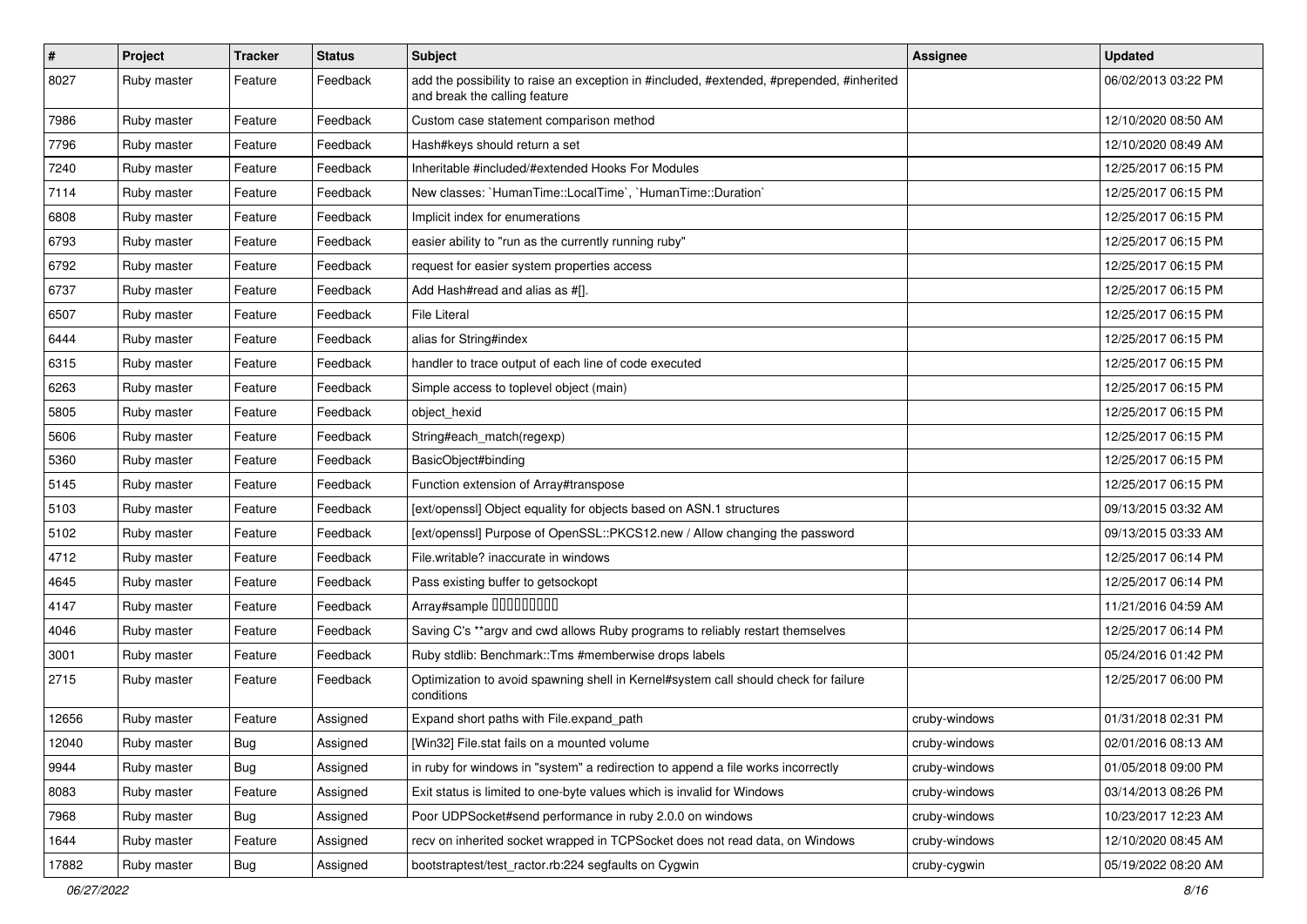| $\sharp$ | Project     | <b>Tracker</b> | <b>Status</b> | Subject                                                                                                     | <b>Assignee</b>       | <b>Updated</b>      |
|----------|-------------|----------------|---------------|-------------------------------------------------------------------------------------------------------------|-----------------------|---------------------|
| 13999    | Ruby master | <b>Bug</b>     | Assigned      | Cygwin 000 ripper_state_lex.rb 0000000                                                                      | cruby-cygwin          | 05/19/2022 08:20 AM |
| 12506    | Ruby master | <b>Bug</b>     | Assigned      | On cygwin, Feature #5994 does not work                                                                      | cruby-cygwin          | 05/19/2022 08:20 AM |
| 12445    | Ruby master | <b>Bug</b>     | Assigned      | Testing TestIO#test_open_fifo_does_not_block_other_threads results in deadlock on<br>cygwin                 | cruby-cygwin          | 05/19/2022 08:20 AM |
| 12444    | Ruby master | <b>Bug</b>     | Assigned      | Segmentation fault when running TestException#test_machine_stackoverflow on cygwin                          | cruby-cygwin          | 05/19/2022 08:20 AM |
| 12442    | Ruby master | <b>Bug</b>     | Assigned      | TestArgf#test textmode fails on cygwin                                                                      | cruby-cygwin          | 05/19/2022 08:20 AM |
| 18450    | Ruby master | Feature        | Assigned      | Force break in prettyprint                                                                                  | akr (Akira Tanaka)    | 12/29/2021 02:02 PM |
| 17297    | Ruby master | Feature        | Assigned      | Feature: Introduce Pathname.mktmpdir                                                                        | akr (Akira Tanaka)    | 08/30/2021 06:51 AM |
| 17296    | Ruby master | Feature        | Assigned      | Feature: Pathname#chmod use FileUtils.chmod instead of File                                                 | akr (Akira Tanaka)    | 08/30/2021 06:51 AM |
| 17295    | Ruby master | Feature        | Assigned      | Feature: Create a directory and file with Pathname#touch                                                    | akr (Akira Tanaka)    | 09/28/2021 01:20 AM |
| 17294    | Ruby master | Feature        | Assigned      | Feature: Allow method chaining with Pathname#mkpath Pathname#rmtree                                         | akr (Akira Tanaka)    | 08/30/2021 06:52 AM |
| 16937    | Ruby master | Feature        | Assigned      | Add DNS over HTTP to Resolv                                                                                 | akr (Akira Tanaka)    | 12/10/2020 09:15 AM |
| 14922    | Ruby master | Feature        | Assigned      | Resolv getaddresses ignores AAAA records for IPv6                                                           | akr (Akira Tanaka)    | 11/13/2020 04:01 AM |
| 14066    | Ruby master | Feature        | Assigned      | Add CAA DNS RR on Resolv                                                                                    | akr (Akira Tanaka)    | 11/10/2017 06:50 AM |
| 13513    | Ruby master | <b>Bug</b>     | Assigned      | Resolv::DNS::Message.decode hangs after detecting truncation in UDP messages                                | akr (Akira Tanaka)    | 03/08/2021 11:35 PM |
| 13047    | Ruby master | Feature        | Assigned      | Use String literal instead of `String#+` for multiline pretty-printing of multiline strings                 | akr (Akira Tanaka)    | 02/22/2017 07:09 AM |
| 12497    | Ruby master | Feature        | Assigned      | GMP version of divmod may be slower                                                                         | akr (Akira Tanaka)    | 08/10/2016 03:11 AM |
| 11322    | Ruby master | Feature        | Assigned      | OpenUri: RuntimeError: HTTP redirection loop                                                                | akr (Akira Tanaka)    | 11/13/2020 03:52 AM |
| 10637    | Ruby master | Feature        | Assigned      | Puppet orchestration on vagrant fails with Error: Non-HTTP proxy URI                                        | akr (Akira Tanaka)    | 09/23/2020 10:23 PM |
| 10459    | Ruby master | Feature        | Assigned      | [PATCH] rfc3339 method for Time                                                                             | akr (Akira Tanaka)    | 05/21/2015 08:14 AM |
| 10129    | Ruby master | Feature        | Assigned      | More descriptive error message for failed net/http requests                                                 | akr (Akira Tanaka)    | 01/05/2018 09:01 PM |
| 8445     | Ruby master | <b>Bug</b>     | Assigned      | IO.open and IO#set_enconding does not support :fallback option                                              | akr (Akira Tanaka)    | 06/14/2022 06:02 AM |
| 7412     | Ruby master | Feature        | Assigned      | Pathname#relative_path_from does not support mixed directory separators on windows                          | akr (Akira Tanaka)    | 01/05/2018 09:00 PM |
| 7362     | Ruby master | Feature        | Assigned      | Adding Pathname#start with?                                                                                 | akr (Akira Tanaka)    | 12/25/2017 06:15 PM |
| 3608     | Ruby master | Feature        | Assigned      | Enhancing Pathname#each_child to be lazy                                                                    | akr (Akira Tanaka)    | 12/25/2017 06:14 PM |
| 18459    | Ruby master | Feature        | Assigned      | IRB autocomplete dropdown colour options                                                                    | aycabta (aycabta.)    | 01/05/2022 02:15 AM |
| 15371    | Ruby master | Feature        | Assigned      | <b>IRB with ARGV</b>                                                                                        | aycabta (aycabta.)    | 02/14/2020 11:35 AM |
| 14917    | Ruby master | Misc           | Assigned      | Add RDoc documents to tar ball                                                                              | aycabta (aycabta.)    | 07/21/2018 09:29 AM |
| 13604    | Ruby master | Feature        | Assigned      | Exposing alternative interface of readline                                                                  | aycabta (aycabta.)    | 01/20/2020 05:34 AM |
| 18337    | Ruby master | <b>Bug</b>     | Assigned      | Ruby allows zero-width characters in identifiers                                                            | duerst (Martin Dürst) | 11/24/2021 09:13 AM |
| 16842    | Ruby master | Bug            | Assigned      | 'inspect' prints the UTF-8 character U+0085 (NEXT LINE) verbatim even though it is not<br>printable         | duerst (Martin Dürst) | 02/26/2021 05:43 AM |
| 13671    | Ruby master | Bug            | Assigned      | Regexp with lookbehind and case-insensitivity raises RegexpError only on strings with<br>certain characters | duerst (Martin Dürst) | 11/30/2021 04:42 AM |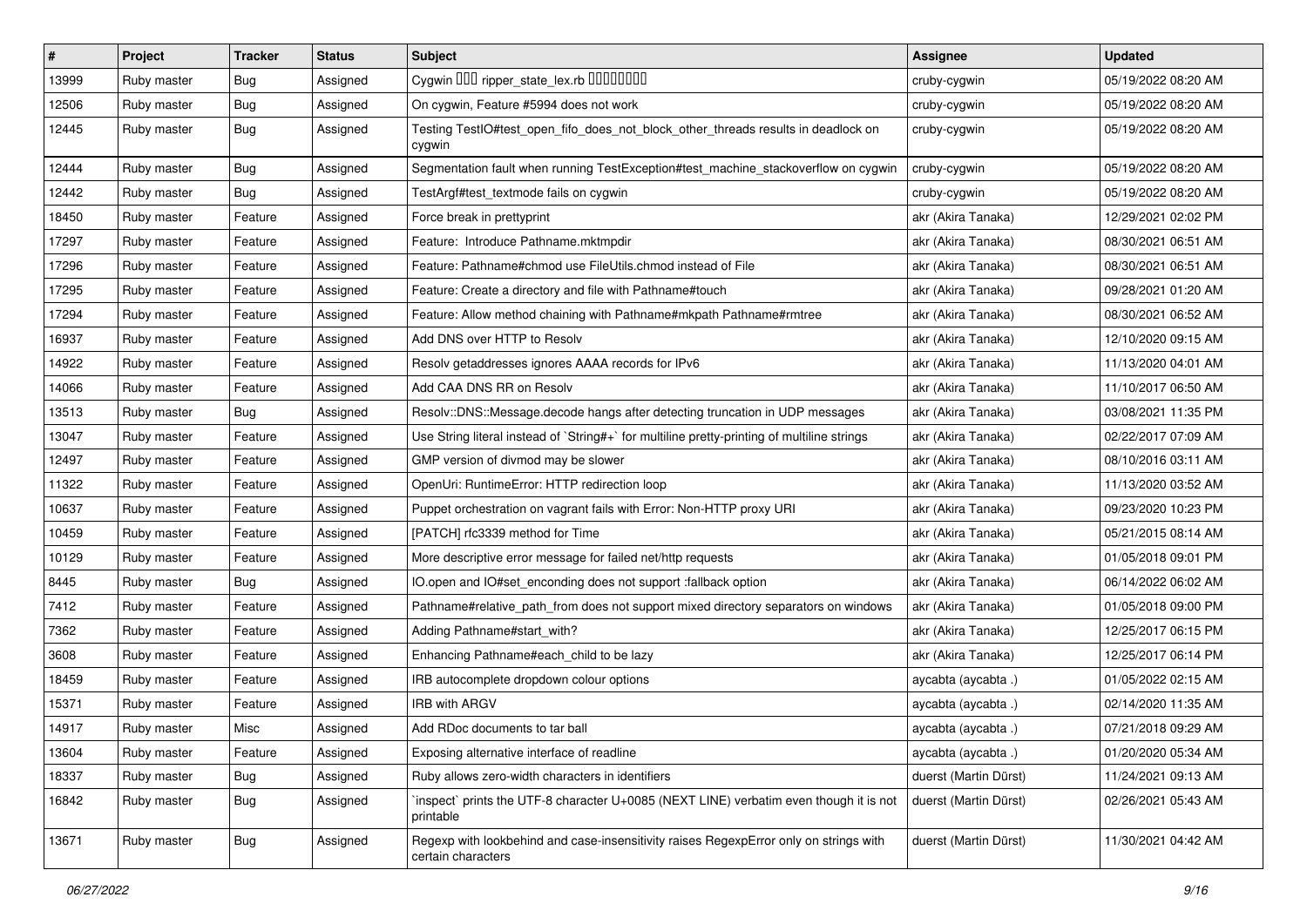| $\vert$ # | Project     | <b>Tracker</b> | <b>Status</b> | <b>Subject</b>                                                                                                                                                      | <b>Assignee</b>                | <b>Updated</b>      |
|-----------|-------------|----------------|---------------|---------------------------------------------------------------------------------------------------------------------------------------------------------------------|--------------------------------|---------------------|
| 6351      | Ruby master | Bug            | Assigned      | transcode table generator does not support multi characters of Unicode                                                                                              | duerst (Martin Dürst)          | 12/25/2017 06:15 PM |
| 15628     | Ruby master | Feature        | Assigned      | init inetsock internal should fallback to IPv4 if IPv6 is unreachable                                                                                               | Glass_saga (Masaki Matsushita) | 09/25/2020 05:42 AM |
| 7148      | Ruby master | Feature        | Assigned      | Improved Tempfile w/o DelegateClass                                                                                                                                 | Glass_saga (Masaki Matsushita) | 03/27/2019 09:51 AM |
| 2631      | Ruby master | Feature        | Assigned      | Allow IO#reopen to take a block                                                                                                                                     | Glass_saga (Masaki Matsushita) | 05/24/2018 01:22 PM |
| 18790     | Ruby master | Bug            | Assigned      | cannot load such file -- digest (LoadError)                                                                                                                         | hsbt (Hiroshi SHIBATA)         | 06/06/2022 12:41 AM |
| 18571     | Ruby master | Feature        | Assigned      | Removed the bundled sources from release package after Ruby 3.2                                                                                                     | hsbt (Hiroshi SHIBATA)         | 03/28/2022 06:23 AM |
| 18381     | Ruby master | Bug            | Assigned      | Default vs Bundled gems                                                                                                                                             | hsbt (Hiroshi SHIBATA)         | 12/15/2021 11:09 AM |
| 18355     | Ruby master | Bug            | Assigned      | require("pathname") within rack application chnages behaviors of Pathname methods,<br>such as absolute?(), when there are two versions of 'pathname' gem installed. | hsbt (Hiroshi SHIBATA)         | 11/30/2021 08:01 AM |
| 18169     | Ruby master | <b>Bug</b>     | Assigned      | Local copies of gemified libraries are being released out of sync with their gems                                                                                   | hsbt (Hiroshi SHIBATA)         | 02/25/2022 05:40 PM |
| 16963     | Ruby master | Feature        | Assigned      | Remove English.rb from Ruby 2.8/3.0                                                                                                                                 | hsbt (Hiroshi SHIBATA)         | 06/19/2020 09:48 AM |
| 16951     | Ruby master | <b>Bug</b>     | Assigned      | Consistently referer dependencies                                                                                                                                   | hsbt (Hiroshi SHIBATA)         | 06/17/2021 06:15 AM |
| 16012     | Ruby master | Feature        | Assigned      | Add a (small) test-install suite?                                                                                                                                   | hsbt (Hiroshi SHIBATA)         | 07/30/2019 08:13 AM |
| 15550     | Ruby master | <b>Bug</b>     | Assigned      | Windows - gem bin files - can't run from bash shell                                                                                                                 | hsbt (Hiroshi SHIBATA)         | 03/20/2019 01:05 AM |
| 15487     | Ruby master | Misc           | Assigned      | Clarify default gems maintanance policy                                                                                                                             | hsbt (Hiroshi SHIBATA)         | 12/30/2018 08:42 PM |
| 14737     | Ruby master | Feature        | Assigned      | Split default gems into separate directory structure                                                                                                                | hsbt (Hiroshi SHIBATA)         | 09/02/2020 06:00 PM |
| 14679     | Ruby master | <b>Bug</b>     | Assigned      | StdLib gems should properly specify their dependencies                                                                                                              | hsbt (Hiroshi SHIBATA)         | 04/11/2018 01:14 PM |
| 13534     | Ruby master | Feature        | Assigned      | Checking installation results of default gems                                                                                                                       | hsbt (Hiroshi SHIBATA)         | 07/26/2018 02:16 AM |
| 13508     | Ruby master | Feature        | Assigned      | How remove/refactor code related mathn library.                                                                                                                     | hsbt (Hiroshi SHIBATA)         | 12/25/2017 06:15 PM |
| 12639     | Ruby master | Feature        | Assigned      | Speed up require in RubyGems by 5x                                                                                                                                  | hsbt (Hiroshi SHIBATA)         | 07/26/2018 02:12 AM |
| 10919     | Ruby master | <b>Bug</b>     | Assigned      | [gem install] installs multipe platforms                                                                                                                            | hsbt (Hiroshi SHIBATA)         | 07/30/2019 07:44 AM |
| 9366      | Ruby master | Bug            | Assigned      | "make -j32 check TESTS=-j32" occasionally fails on rubygems/specification                                                                                           | hsbt (Hiroshi SHIBATA)         | 07/26/2018 02:13 AM |
| 6590      | Ruby master | Feature        | Assigned      | Dealing with bigdecimal, etc gems in JRuby                                                                                                                          | hsbt (Hiroshi SHIBATA)         | 05/15/2019 08:33 PM |
| 5617      | Ruby master | Feature        | Assigned      | Allow install RubyGems into dediceted directory                                                                                                                     | hsbt (Hiroshi SHIBATA)         | 05/16/2018 09:15 AM |
| 17664     | Ruby master | <b>Bug</b>     | Assigned      | Behavior of sockets changed in Ruby 3.0 to non-blocking                                                                                                             | ioquatix (Samuel Williams)     | 07/12/2021 10:28 AM |
| 595       | Ruby master | <b>Bug</b>     | Assigned      | Fiber ignores ensure clause                                                                                                                                         | ioquatix (Samuel Williams)     | 12/29/2019 10:37 AM |
| 17720     | Ruby master | Misc           | Assigned      | Cirrus CI to check non-x86 64 architecture cases by own machines                                                                                                    | jaruga (Jun Aruga)             | 09/26/2021 10:24 AM |
| 18808     | Ruby master | Bug            | Assigned      | Cannot compile ruby 3.1.2 on powerpc64le-linux without disabling the jit features                                                                                   | k0kubun (Takashi Kokubun)      | 06/20/2022 10:40 AM |
| 18142     | Ruby master | <b>Bug</b>     | Assigned      | Segmentation fault with Ruby 3.0.2                                                                                                                                  | k0kubun (Takashi Kokubun)      | 09/02/2021 07:43 AM |
| 16694     | Ruby master | <b>Bug</b>     | Assigned      | JIT vs hardened GCC with PCH                                                                                                                                        | k0kubun (Takashi Kokubun)      | 02/02/2021 07:38 AM |
| 15281     | Ruby master | Feature        | Assigned      | Speed up Set#intersect with size check.                                                                                                                             | knu (Akinori MUSHA)            | 08/11/2020 02:43 AM |
| 13610     | Ruby master | Feature        | Assigned      | IPAddr doesn't provide helpful methods to get the subnet or IP address                                                                                              | knu (Akinori MUSHA)            | 10/20/2017 01:13 AM |
| 11531     | Ruby master | <b>Bug</b>     | Assigned      | IPAddr#== implements wrong logic                                                                                                                                    | knu (Akinori MUSHA)            | 12/29/2019 12:50 PM |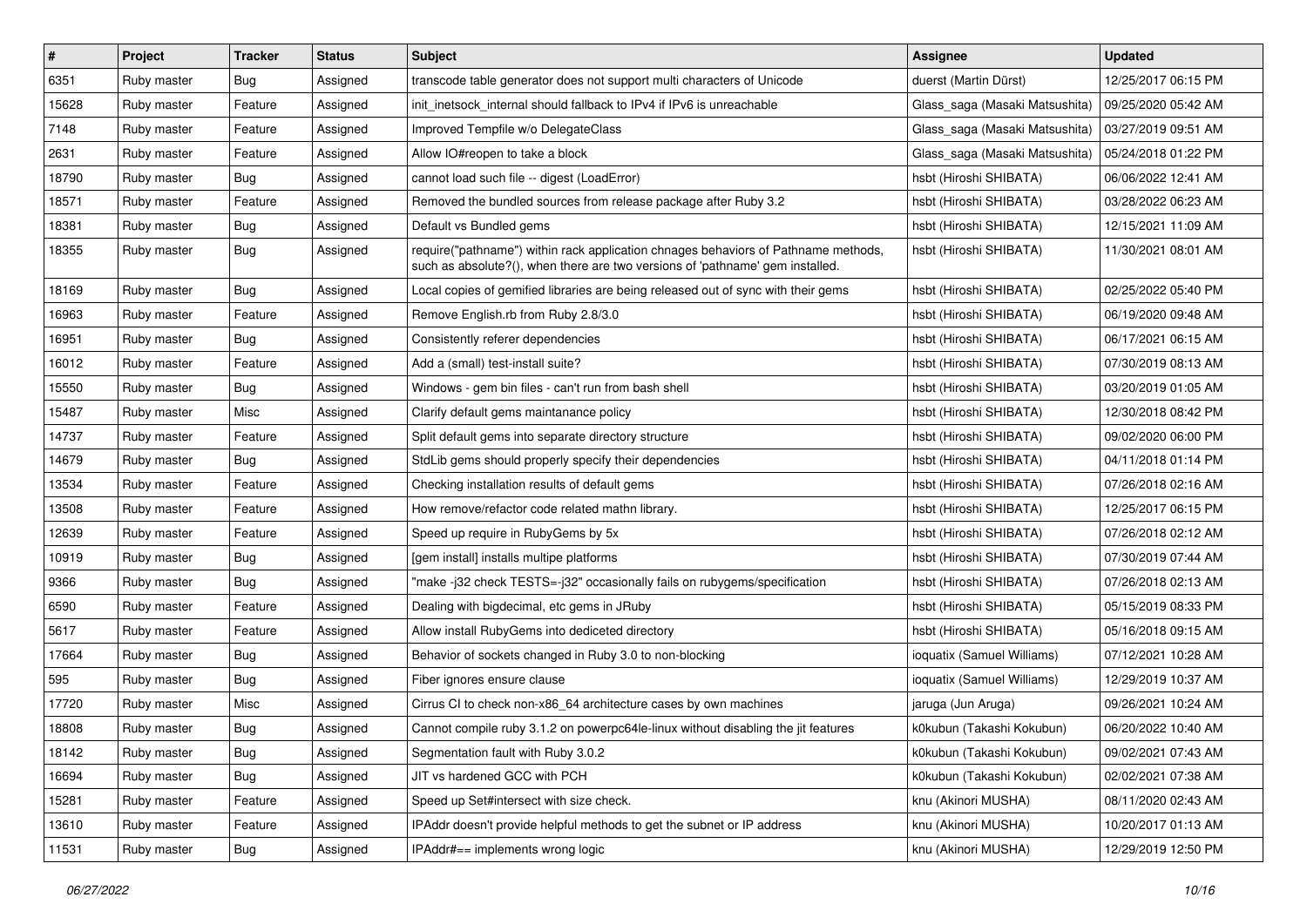| #     | Project     | <b>Tracker</b> | <b>Status</b> | Subject                                                                                                                   | Assignee            | <b>Updated</b>      |
|-------|-------------|----------------|---------------|---------------------------------------------------------------------------------------------------------------------------|---------------------|---------------------|
| 11527 | Ruby master | Feature        | Assigned      | IPAddr#mask addr isn't a method                                                                                           | knu (Akinori MUSHA) | 11/07/2018 04:12 PM |
| 8047  | Ruby master | Feature        | Assigned      | IPAddr makes host address with netmask                                                                                    | knu (Akinori MUSHA) | 01/05/2018 09:00 PM |
| 3953  | Ruby master | Feature        | Assigned      | TCPSocket / UDPSocket do not accept IPAddr objects.                                                                       | knu (Akinori MUSHA) | 12/25/2017 06:14 PM |
| 18572 | Ruby master | Bug            | Assigned      | Performance regression when invoking refined methods                                                                      | ko1 (Koichi Sasada) | 02/10/2022 12:48 AM |
| 18464 | Ruby master | Bug            | Assigned      | RUBY_INTERNAL_EVENT_NEWOBJ tracepoint causes an interpreter crash when<br>combined with Ractors                           | ko1 (Koichi Sasada) | 06/08/2022 08:25 AM |
| 18024 | Ruby master | Bug            | Assigned      | Ractor crashes when connections are closed in multiple Ractors                                                            | ko1 (Koichi Sasada) | 12/14/2021 04:41 PM |
| 17998 | Ruby master | Bug            | Assigned      | ractor: process hanging (with ractors initialized, but not being used)                                                    | ko1 (Koichi Sasada) | 12/02/2021 08:17 PM |
| 17826 | Ruby master | <b>Bug</b>     | Assigned      | Ractor#take hangs if used in multiple Threads                                                                             | ko1 (Koichi Sasada) | 12/15/2021 01:30 PM |
| 17679 | Ruby master | <b>Bug</b>     | Assigned      | Ractor incoming channel can consume unlimited resources                                                                   | ko1 (Koichi Sasada) | 03/26/2021 09:16 AM |
| 17678 | Ruby master | <b>Bug</b>     | Assigned      | Ractors do not restart after fork                                                                                         | ko1 (Koichi Sasada) | 03/09/2021 12:42 AM |
| 17677 | Ruby master | <b>Bug</b>     | Assigned      | Ractor crashes fork when blocking                                                                                         | ko1 (Koichi Sasada) | 03/09/2021 12:42 AM |
| 17676 | Ruby master | Bug            | Assigned      | Accessing ENV from Ractor raises IsolationError                                                                           | ko1 (Koichi Sasada) | 03/09/2021 02:37 AM |
| 17593 | Ruby master | Feature        | Assigned      | load iseg eval should override the ISeg path                                                                              | ko1 (Koichi Sasada) | 02/16/2021 08:27 AM |
| 17516 | Ruby master | Bug            | Assigned      | forking in a ractor causes Ruby to crash                                                                                  | ko1 (Koichi Sasada) | 11/30/2021 05:26 AM |
| 17363 | Ruby master | Feature        | Assigned      | <b>Timeouts</b>                                                                                                           | ko1 (Koichi Sasada) | 05/14/2022 09:06 AM |
| 17196 | Ruby master | <b>Bug</b>     | Assigned      | Segmentation Fault with Socket#close in Ractors                                                                           | ko1 (Koichi Sasada) | 03/20/2022 01:52 PM |
| 16819 | Ruby master | Bug            | Assigned      | Line reporting off by one when reporting line of a hash?                                                                  | ko1 (Koichi Sasada) | 06/16/2020 05:57 PM |
| 16776 | Ruby master | <b>Bug</b>     | Assigned      | Regression in coverage library                                                                                            | ko1 (Koichi Sasada) | 11/24/2021 07:26 AM |
| 16124 | Ruby master | Misc           | Assigned      | Let the transient heap belong to objspace                                                                                 | ko1 (Koichi Sasada) | 11/18/2019 08:48 AM |
| 16027 | Ruby master | Feature        | Assigned      | Update Ruby's dtrace / USDT API to match what is exposed via the TracePoint API                                           | ko1 (Koichi Sasada) | 08/03/2019 02:41 AM |
| 15939 | Ruby master | Feature        | Assigned      | Dump symbols reference to their fstr in ObjectSpace.dump()                                                                | ko1 (Koichi Sasada) | 08/08/2019 09:38 PM |
| 15878 | Ruby master | Feature        | Assigned      | Make exit faster by not running GC                                                                                        | ko1 (Koichi Sasada) | 07/29/2019 07:48 AM |
| 15499 | Ruby master | <b>Bug</b>     | Assigned      | Breaking behavior on ruby 2.6: rb_thread_call_without_gvl doesn't invoke<br>unblock_function when used on the main thread | ko1 (Koichi Sasada) | 01/05/2021 02:24 AM |
| 14727 | Ruby master | Bug            | Assigned      | TestQueue#test_queue_with_trap always timeout on Windows10                                                                | ko1 (Koichi Sasada) | 05/01/2018 02:59 AM |
| 14607 | Ruby master | <b>Bug</b>     | Assigned      | Fix use of the rb_profile_frames start parameter                                                                          | ko1 (Koichi Sasada) | 06/09/2022 06:12 AM |
| 14090 | Ruby master | Bug            | Assigned      | TestGc#test_interrupt_in_finalizer` fails very rarely                                                                     | ko1 (Koichi Sasada) | 12/02/2021 07:24 PM |
| 13821 | Ruby master | Feature        | Assigned      | Allow fibers to be resumed across threads                                                                                 | ko1 (Koichi Sasada) | 02/15/2019 10:09 AM |
| 13388 | Ruby master | Feature        | Assigned      | gc.c: Add GC.get_parameters and .set_parameters                                                                           | ko1 (Koichi Sasada) | 03/30/2017 10:52 AM |
| 13252 | Ruby master | Feature        | Assigned      | C API for creating strings without copying                                                                                | ko1 (Koichi Sasada) | 04/17/2017 07:22 AM |
| 12020 | Ruby master | Feature        | Assigned      | Documenting Ruby memory model                                                                                             | ko1 (Koichi Sasada) | 12/23/2021 11:40 PM |
| 9755  | Ruby master | Feature        | Assigned      | Thread::Backtrace::Location#defined_class                                                                                 | ko1 (Koichi Sasada) | 04/18/2014 09:22 AM |
| 8960  | Ruby master | Feature        | Assigned      | Add Exception#backtrace_locations                                                                                         | ko1 (Koichi Sasada) | 11/25/2016 02:15 PM |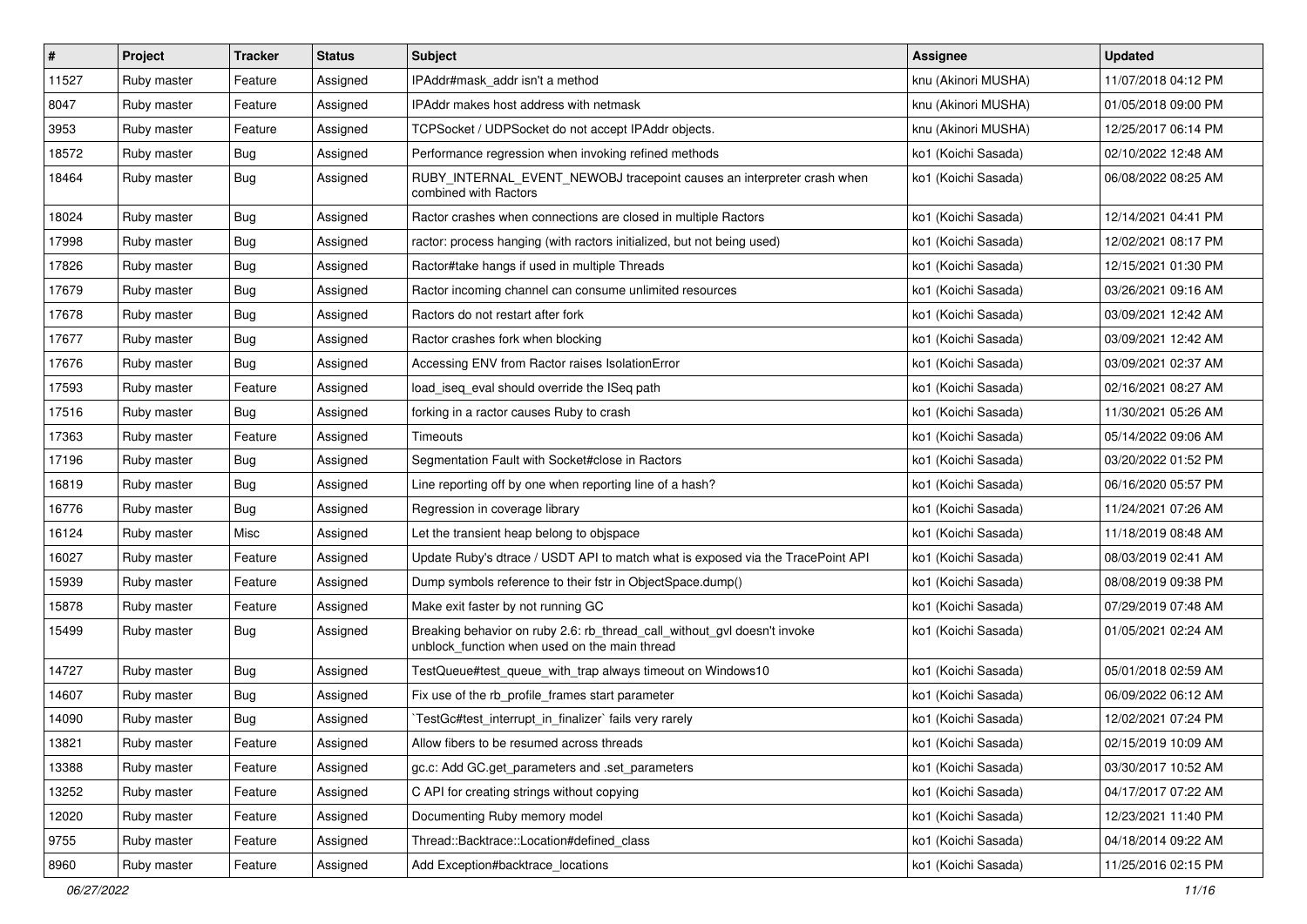| $\vert$ # | Project     | <b>Tracker</b> | <b>Status</b> | Subject                                                                                                                 | <b>Assignee</b>                     | <b>Updated</b>      |
|-----------|-------------|----------------|---------------|-------------------------------------------------------------------------------------------------------------------------|-------------------------------------|---------------------|
| 8576      | Ruby master | Feature        | Assigned      | Add optimized method type for constant value methods                                                                    | ko1 (Koichi Sasada)                 | 12/25/2017 06:15 PM |
| 8263      | Ruby master | Feature        | Assigned      | Support discovering yield state of individual Fibers                                                                    | ko1 (Koichi Sasada)                 | 12/23/2021 11:40 PM |
| 7976      | Ruby master | Bug            | Assigned      | TracePoint call is at call point, not call site                                                                         | ko1 (Koichi Sasada)                 | 01/05/2018 09:00 PM |
| 6695      | Ruby master | Feature        | Assigned      | Configuration for Thread/Fiber creation                                                                                 | ko1 (Koichi Sasada)                 | 12/25/2017 06:15 PM |
| 6694      | Ruby master | Feature        | Assigned      | Thread.new without block.                                                                                               | ko1 (Koichi Sasada)                 | 12/25/2017 06:15 PM |
| 4040      | Ruby master | Bug            | Assigned      | SystemStackError with Hash[*a] for Large _a_                                                                            | ko1 (Koichi Sasada)                 | 12/25/2017 06:14 PM |
| 3731      | Ruby master | Feature        | Assigned      | Easier Embedding API for Ruby                                                                                           | ko1 (Koichi Sasada)                 | 12/25/2017 06:14 PM |
| 2294      | Ruby master | Feature        | Assigned      | [PATCH] ruby bind stack() to embed Ruby in coroutine                                                                    | ko1 (Koichi Sasada)                 | 01/05/2018 09:00 PM |
| 11269     | Ruby master | Bug            | Assigned      | ruby_init_setproctitle() should be called before require_libraries()                                                    | kosaki (Motohiro KOSAKI)            | 06/17/2015 03:01 AM |
| 7086      | Ruby master | Feature        | Assigned      | ConditionVariable#wait has meaningless return value                                                                     | kosaki (Motohiro KOSAKI)            | 12/25/2017 06:15 PM |
| 4464      | Ruby master | Feature        | Assigned      | [PATCH] add Fcntl::Flock object for easier use of POSIX file locks                                                      | kosaki (Motohiro KOSAKI)            | 12/25/2017 06:14 PM |
| 18034     | Ruby master | Bug            | Assigned      | Segmentation fault fiddle with `--enable-bundled-libffi` and macOS                                                      | kou (Kouhei Sutou)                  | 11/30/2021 07:39 AM |
| 17478     | Ruby master | Bug            | Assigned      | Ruby3.0 is slower than Ruby2.7.2 when parsing a large CSV file                                                          | kou (Kouhei Sutou)                  | 11/24/2021 05:12 AM |
| 8782      | Ruby master | Bug            | Assigned      | Don't set rl_getc_function on editline                                                                                  | kouji (Kouji Takao)                 | 01/05/2018 09:00 PM |
| 7859      | Ruby master | <b>Bug</b>     | Assigned      | Readline: Incorrect arrow key behavior in vi_editing_mode insert mode with Readline 6.2                                 | kouji (Kouji Takao)                 | 12/25/2017 06:15 PM |
| 18773     | Ruby master | Feature        | Assigned      | deconstruct to receive a range                                                                                          | ktsj (Kazuki Tsujimoto)             | 06/24/2022 07:21 AM |
| 18408     | Ruby master | Feature        | Assigned      | Allow pattern match to set instance variables                                                                           | ktsj (Kazuki Tsujimoto)             | 01/26/2022 07:07 PM |
| 17355     | Ruby master | Feature        | Assigned      | Using same set of names in or-patterns (pattern matching with $Foo(x)   Bar(x)$ )                                       | ktsj (Kazuki Tsujimoto)             | 09/13/2021 09:11 AM |
| 4247      | Ruby master | Feature        | Assigned      | New features for Array#sample, Array#choice                                                                             | mame (Yusuke Endoh)                 | 12/25/2017 06:14 PM |
| 12676     | Ruby master | Feature        | Assigned      | Significant performance increase, and code conciseness, for prime_division method in<br>prime.rb                        | marcandre (Marc-Andre<br>Lafortune) | 11/18/2016 03:46 PM |
| 17291     | Ruby master | Feature        | Assigned      | Optimize __send__ call                                                                                                  | matz (Yukihiro Matsumoto)           | 01/12/2021 05:47 AM |
| 16630     | Ruby master | Misc           | Assigned      | Deprecate pub/ruby/*snapshot* and use pub/ruby/snapshot/* instead                                                       | matz (Yukihiro Matsumoto)           | 02/27/2020 09:52 AM |
| 16461     | Ruby master | Feature        | Assigned      | Proc#using                                                                                                              | matz (Yukihiro Matsumoto)           | 12/10/2020 09:10 AM |
| 14397     | Ruby master | Feature        | Assigned      | public, protected and private should return their arguments instead of self                                             | matz (Yukihiro Matsumoto)           | 12/10/2018 07:08 AM |
| 13129     | Ruby master | Feature        | Assigned      | Refinements cannot refine method_missing and respond_to_missing?                                                        | matz (Yukihiro Matsumoto)           | 07/03/2021 10:45 PM |
| 12813     | Ruby master | Feature        | Assigned      | Calling chunk_while, slice_after, slice_before, slice_when with no block                                                | matz (Yukihiro Matsumoto)           | 12/06/2016 12:58 PM |
| 12543     | Ruby master | Feature        | Assigned      | explicit tail call syntax: foo() then return                                                                            | matz (Yukihiro Matsumoto)           | 04/18/2021 03:02 PM |
| 11816     | Ruby master | Feature        | Assigned      | Partial safe navigation operator                                                                                        | matz (Yukihiro Matsumoto)           | 04/14/2020 08:02 AM |
| 11704     | Ruby master | <b>Bug</b>     | Assigned      | Refinements only get "used" once in loop                                                                                | matz (Yukihiro Matsumoto)           | 04/14/2016 02:45 AM |
| 11028     | Ruby master | Feature        | Assigned      | standalone running single file ( zipped archives of ruby code) running **without<br>installation** using "gem install " | matz (Yukihiro Matsumoto)           | 04/04/2015 01:44 AM |
| 10481     | Ruby master | Feature        | Assigned      | Add "if" and "unless" clauses to rescue statements                                                                      | matz (Yukihiro Matsumoto)           | 01/18/2015 02:46 PM |
| 9816      | Ruby master | Feature        | Assigned      | 00000000000000000000                                                                                                    | matz (Yukihiro Matsumoto)           | 10/28/2014 08:29 AM |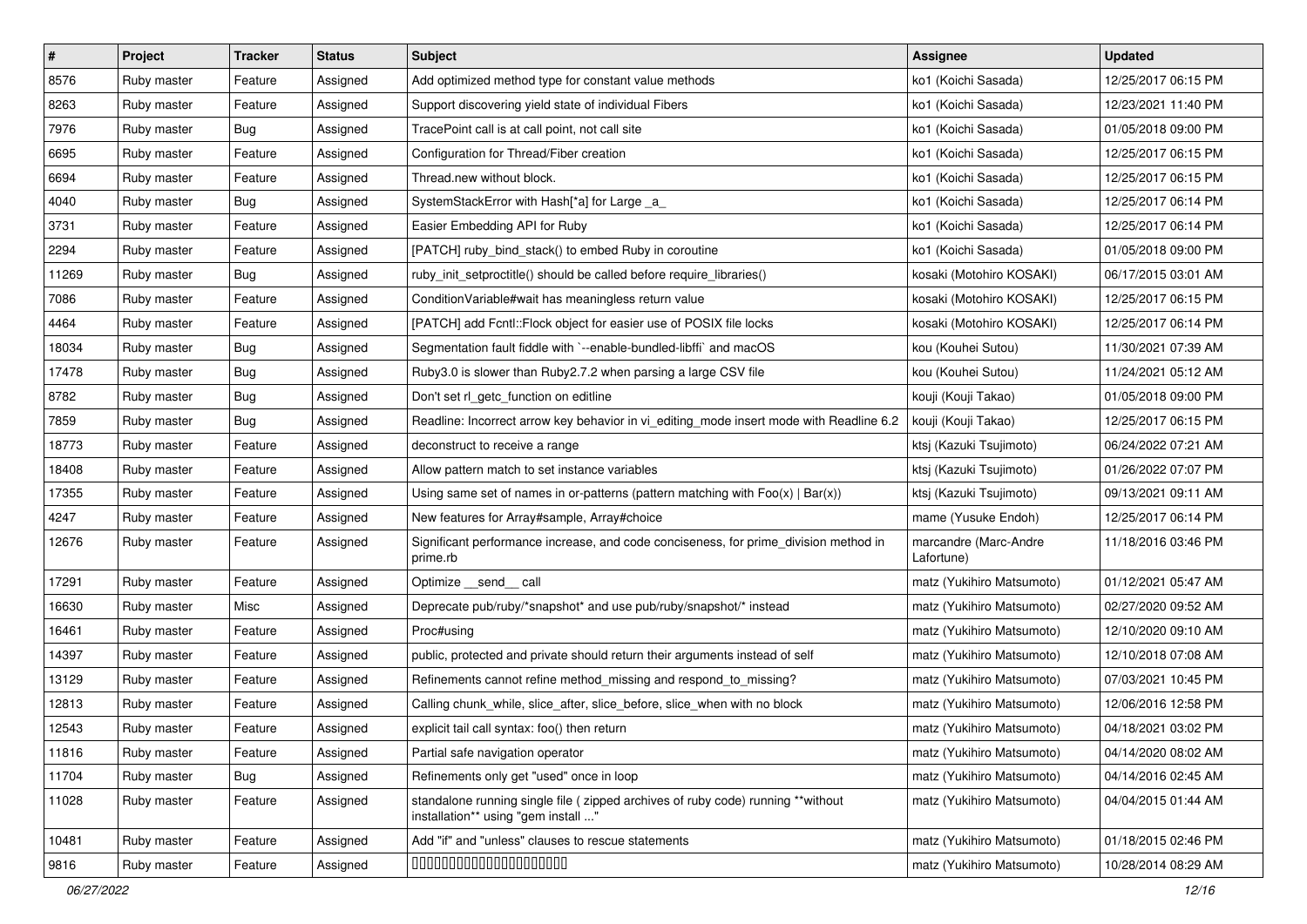| $\vert$ # | Project     | <b>Tracker</b> | <b>Status</b> | Subject                                                                                                          | <b>Assignee</b>           | <b>Updated</b>      |
|-----------|-------------|----------------|---------------|------------------------------------------------------------------------------------------------------------------|---------------------------|---------------------|
| 9768      | Ruby master | Feature        | Assigned      | Method that is visible only within a certain module/class                                                        | matz (Yukihiro Matsumoto) | 04/25/2014 06:43 AM |
| 9023      | Ruby master | Feature        | Assigned      | Array#tail                                                                                                       | matz (Yukihiro Matsumoto) | 12/23/2021 11:40 PM |
| 8948      | Ruby master | Feature        | Assigned      | Frozen regex                                                                                                     | matz (Yukihiro Matsumoto) | 12/20/2020 07:15 PM |
| 8850      | Ruby master | Feature        | Assigned      | Convert Rational to decimal string                                                                               | matz (Yukihiro Matsumoto) | 12/25/2017 06:15 PM |
| 8839      | Ruby master | Feature        | Assigned      | Class and module should return the class or module that was opened                                               | matz (Yukihiro Matsumoto) | 12/28/2015 08:36 AM |
| 8678      | Ruby master | Feature        | Assigned      | Allow invalid string to work with regexp                                                                         | matz (Yukihiro Matsumoto) | 01/05/2018 09:00 PM |
| 8536      | Ruby master | Feature        | Assigned      | Implement is_numeric? family of methods                                                                          | matz (Yukihiro Matsumoto) | 12/25/2017 06:15 PM |
| 8271      | Ruby master | Feature        | Assigned      | Proposal for moving to a more visible, formal process for feature requests                                       | matz (Yukihiro Matsumoto) | 12/23/2021 11:40 PM |
| 8164      | Ruby master | Feature        | Assigned      | Public/Private                                                                                                   | matz (Yukihiro Matsumoto) | 12/10/2020 08:50 AM |
| 8042      | Ruby master | Feature        | Assigned      | Add Addrinfo#socket to create a socket that is not connected or bound                                            | matz (Yukihiro Matsumoto) | 12/25/2017 06:15 PM |
| 8016      | Ruby master | Feature        | Assigned      | Alias FILE and LINE as methods                                                                                   | matz (Yukihiro Matsumoto) | 12/25/2017 06:15 PM |
| 7739      | Ruby master | Feature        | Assigned      | Define Hash#  as Hash#reverse_merge in Rails                                                                     | matz (Yukihiro Matsumoto) | 12/25/2017 06:15 PM |
| 7644      | Ruby master | Feature        | Assigned      | In refinements, change "using" keyword to a less generic word.                                                   | matz (Yukihiro Matsumoto) | 12/10/2020 08:49 AM |
| 7580      | Ruby master | Feature        | Assigned      | Range translation                                                                                                | matz (Yukihiro Matsumoto) | 06/11/2018 09:51 AM |
| 7503      | Ruby master | Feature        | Assigned      | make timeout.rb async-interrupt safe by default                                                                  | matz (Yukihiro Matsumoto) | 12/25/2017 06:15 PM |
| 7436      | Ruby master | Feature        | Assigned      | Allow for a "granularity" flag for backtrace_locations                                                           | matz (Yukihiro Matsumoto) | 12/25/2017 06:15 PM |
| 7349      | Ruby master | Feature        | Assigned      | Struct#inspect needs more meaningful output                                                                      | matz (Yukihiro Matsumoto) | 12/25/2017 06:15 PM |
| 7314      | Ruby master | Feature        | Assigned      | Convert Proc to Lambda doesn't work in MRI                                                                       | matz (Yukihiro Matsumoto) | 05/21/2016 09:15 AM |
| 7132      | Ruby master | Feature        | Assigned      | Alternation between named / ordered method arguments and aliases for method<br>arguments.                        | matz (Yukihiro Matsumoto) | 12/25/2017 06:15 PM |
| 7121      | Ruby master | Feature        | Assigned      | Extending the use of `require'                                                                                   | matz (Yukihiro Matsumoto) | 12/25/2017 06:15 PM |
| 7087      | Ruby master | Feature        | Assigned      | ::ConditionVariable#wait does not work with Monitor because Monitor#sleep does not<br>exist                      | matz (Yukihiro Matsumoto) | 12/25/2017 06:15 PM |
| 6842      | Ruby master | Feature        | Assigned      | Add Optional Arguments to String#strip                                                                           | matz (Yukihiro Matsumoto) | 08/24/2016 05:50 AM |
| 6841      | Ruby master | Feature        | Assigned      | Shorthand for Assigning Return Value of Method to Self                                                           | matz (Yukihiro Matsumoto) | 12/10/2020 08:53 AM |
| 6811      | Ruby master | Feature        | Assigned      | File, Dir and FileUtils should have bang-versions of singleton methods that fails silently                       | matz (Yukihiro Matsumoto) | 12/25/2017 06:15 PM |
| 6810      | Ruby master | Feature        | Assigned      | module A::B; end` is not equivalent to `module A; module B; end; end` with respect to<br>constant lookup (scope) | matz (Yukihiro Matsumoto) | 12/10/2020 09:22 AM |
| 6802      | Ruby master | Feature        | Assigned      | String#scan should have equivalent yielding MatchData                                                            | matz (Yukihiro Matsumoto) | 12/25/2017 06:15 PM |
| 6671      | Ruby master | Feature        | Assigned      | File.split all and File.split root                                                                               | matz (Yukihiro Matsumoto) | 12/25/2017 06:15 PM |
| 6648      | Ruby master | Feature        | Assigned      | Provide a standard API for retrieving all command-line flags passed to Ruby                                      | matz (Yukihiro Matsumoto) | 12/25/2017 06:15 PM |
| 6611      | Ruby master | Feature        | Assigned      | Comments requested on implementation of set_parse_func                                                           | matz (Yukihiro Matsumoto) | 12/25/2017 06:15 PM |
| 6596      | Ruby master | Feature        | Assigned      | New method `Array#indexes`                                                                                       | matz (Yukihiro Matsumoto) | 07/29/2020 01:41 AM |
| 6594      | Ruby master | Feature        | Assigned      | Integrated Functor                                                                                               | matz (Yukihiro Matsumoto) | 12/10/2020 08:53 AM |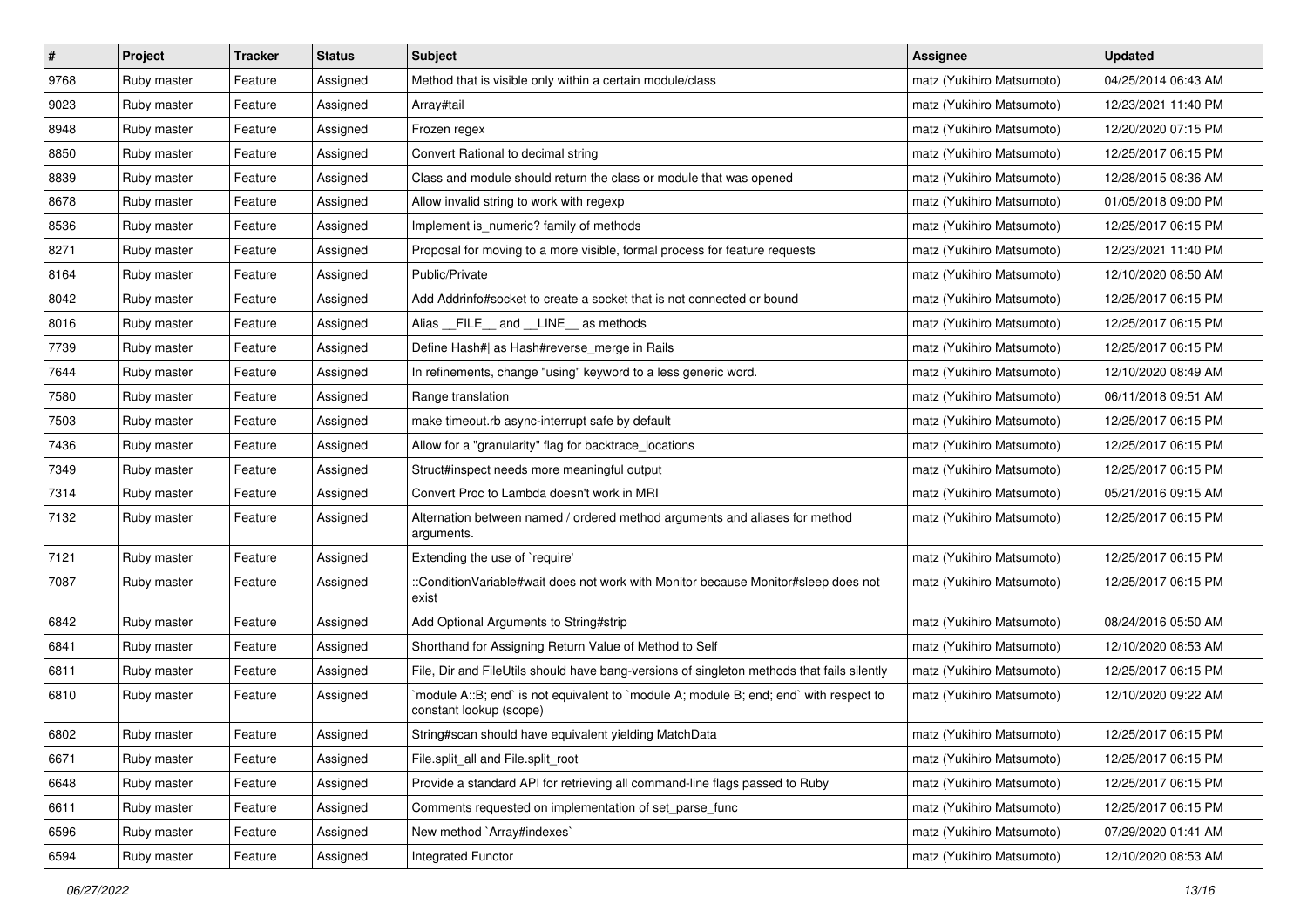| $\pmb{\#}$ | Project     | <b>Tracker</b> | <b>Status</b> | <b>Subject</b>                                                                    | Assignee                  | <b>Updated</b>      |
|------------|-------------|----------------|---------------|-----------------------------------------------------------------------------------|---------------------------|---------------------|
| 6452       | Ruby master | Feature        | Assigned      | Allow extend to override class methods                                            | matz (Yukihiro Matsumoto) | 12/10/2020 08:53 AM |
| 6445       | Ruby master | Feature        | Assigned      | request for default length/position on string index                               | matz (Yukihiro Matsumoto) | 12/25/2017 06:15 PM |
| 6413       | Ruby master | Feature        | Assigned      | Make Dir.entries default to Dir.entries(Dir.pwd)                                  | matz (Yukihiro Matsumoto) | 12/25/2017 06:15 PM |
| 6376       | Ruby master | Feature        | Assigned      | Feature lookup and checking if feature is loaded                                  | matz (Yukihiro Matsumoto) | 12/25/2017 06:15 PM |
| 6354       | Ruby master | Feature        | Assigned      | Remove escape (break/return/redo/next support) from class/module scope            | matz (Yukihiro Matsumoto) | 12/25/2017 06:15 PM |
| 6337       | Ruby master | Feature        | Assigned      | FileUtils#sync                                                                    | matz (Yukihiro Matsumoto) | 12/25/2017 06:15 PM |
| 6317       | Ruby master | Feature        | Assigned      | Range#cover?000000Range00000000000000000000                                       | matz (Yukihiro Matsumoto) | 12/25/2017 06:15 PM |
| 6309       | Ruby master | Feature        | Assigned      | Add a reference queue for weak references                                         | matz (Yukihiro Matsumoto) | 08/23/2020 09:07 PM |
| 6308       | Ruby master | Feature        | Assigned      | Eliminate delegation from WeakRef                                                 | matz (Yukihiro Matsumoto) | 12/23/2021 11:40 PM |
| 6293       | Ruby master | Feature        | Assigned      | new queue / blocking queues                                                       | matz (Yukihiro Matsumoto) | 12/25/2017 06:15 PM |
| 6277       | Ruby master | Feature        | Assigned      | Hash#convert_key                                                                  | matz (Yukihiro Matsumoto) | 12/25/2017 06:15 PM |
| 5970       | Ruby master | Feature        | Assigned      | Add Enumerable#join with same semantics as Array#join                             | matz (Yukihiro Matsumoto) | 12/25/2017 06:15 PM |
| 5945       | Ruby master | Feature        | Assigned      | Add the ability to mark a at_exit as process-local.                               | matz (Yukihiro Matsumoto) | 10/10/2018 08:29 AM |
| 5825       | Ruby master | Feature        | Assigned      | Sweet instance var assignment in the object initializer                           | matz (Yukihiro Matsumoto) | 12/10/2020 08:53 AM |
| 5781       | Ruby master | Feature        | Assigned      | Query attributes (attribute methods ending in `?` mark)                           | matz (Yukihiro Matsumoto) | 01/10/2020 06:34 AM |
| 5749       | Ruby master | Feature        | Assigned      | new method String#match_all needed                                                | matz (Yukihiro Matsumoto) | 12/25/2017 06:15 PM |
| 5741       | Ruby master | Feature        | Assigned      | Secure Erasure of Passwords                                                       | matz (Yukihiro Matsumoto) | 12/25/2017 06:15 PM |
| 5643       | Ruby master | Feature        | Assigned      | require/load options and binding option                                           | matz (Yukihiro Matsumoto) | 12/25/2017 06:15 PM |
| 5582       | Ruby master | Feature        | Assigned      | Allow clone of singleton methods on a BasicObject                                 | matz (Yukihiro Matsumoto) | 12/25/2017 06:15 PM |
| 5558       | Ruby master | Feature        | Assigned      | String#% strange arity errors                                                     | matz (Yukihiro Matsumoto) | 12/25/2017 06:15 PM |
| 5456       | Ruby master | Feature        | Assigned      | kernel#syscall() should be removed.                                               | matz (Yukihiro Matsumoto) | 12/10/2020 08:46 AM |
| 5445       | Ruby master | Feature        | Assigned      | Need RUBYOPT -r before ARGV -r                                                    | matz (Yukihiro Matsumoto) | 12/25/2017 06:15 PM |
| 5389       | Ruby master | Feature        | Assigned      | New method Enumerator#iterate                                                     | matz (Yukihiro Matsumoto) | 12/25/2017 06:15 PM |
| 5129       | Ruby master | Feature        | Assigned      | Create a core class "FileArray" and make "ARGF" its instance                      | matz (Yukihiro Matsumoto) | 01/23/2018 02:02 PM |
| 5064       | Ruby master | Feature        | Assigned      | HTTP user-agent class                                                             | matz (Yukihiro Matsumoto) | 12/25/2017 06:15 PM |
| 5007       | Ruby master | Feature        | Assigned      | Proc#call_under: Unifying instance_eval and instance_exec                         | matz (Yukihiro Matsumoto) | 04/19/2018 07:57 AM |
| 4824       | Ruby master | Feature        | Assigned      | Provide method Kernel#executed?                                                   | matz (Yukihiro Matsumoto) | 03/05/2018 04:57 AM |
| 4818       | Ruby master | Feature        | Assigned      | Add method marshalable?                                                           | matz (Yukihiro Matsumoto) | 12/25/2017 06:15 PM |
| 4592       | Ruby master | Feature        | Assigned      | Tempfile0000000                                                                   | matz (Yukihiro Matsumoto) | 12/25/2017 06:14 PM |
| 4539       | Ruby master | Feature        | Assigned      | Array#zip_with                                                                    | matz (Yukihiro Matsumoto) | 11/28/2019 08:23 AM |
| 4521       | Ruby master | Feature        | Assigned      | NoMethodError#message may take very long to execute                               | matz (Yukihiro Matsumoto) | 12/25/2017 06:14 PM |
| 4514       | Ruby master | Feature        | Assigned      | #deep_clone and #deep_dup for Objects                                             | matz (Yukihiro Matsumoto) | 12/25/2017 06:14 PM |
| 18677      | Ruby master | Bug            | Assigned      | BigDecimal#power (**) returns FloatDomainError when passing an infinite parameter | mrkn (Kenta Murata)       | 04/20/2022 02:04 AM |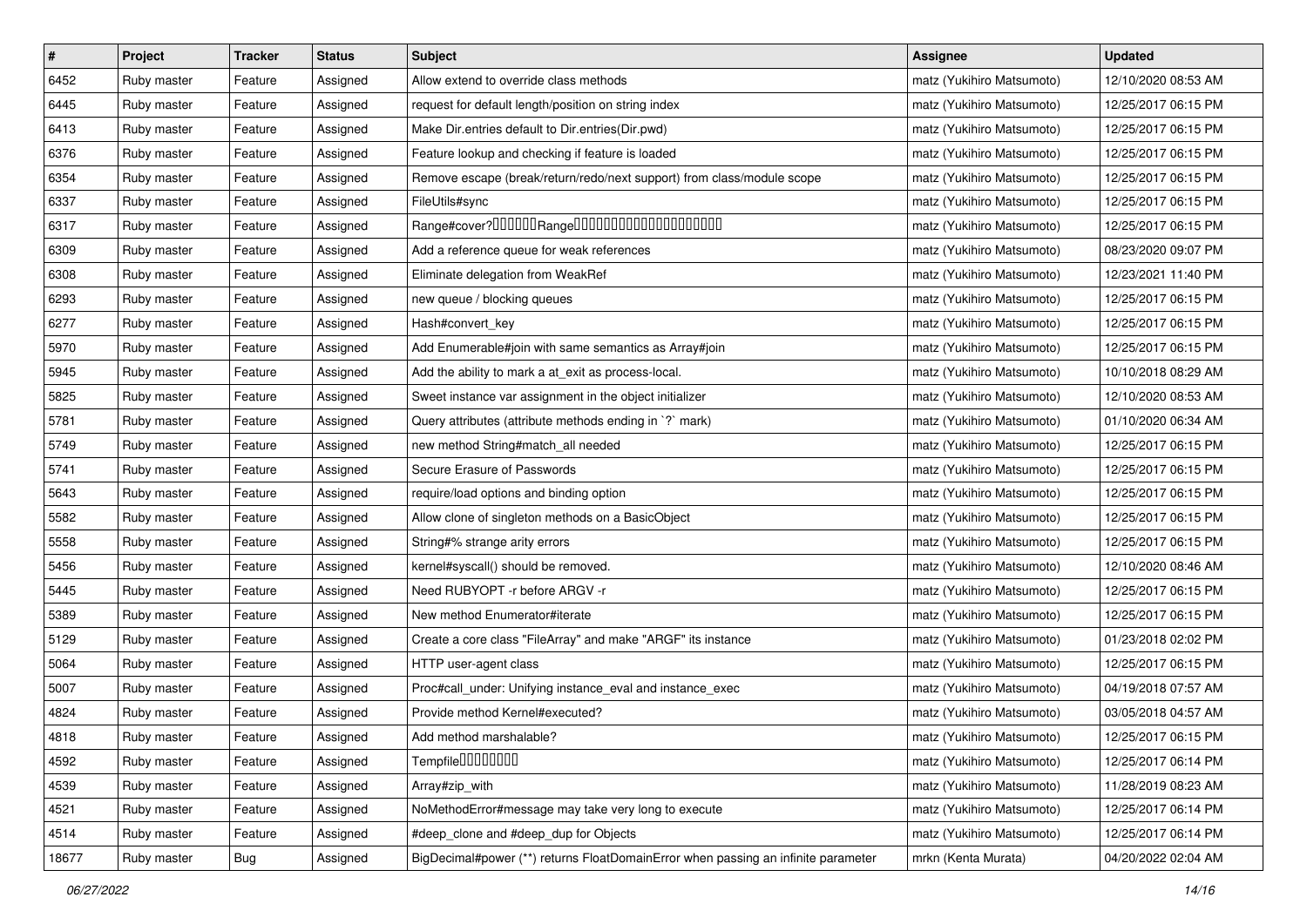| $\vert$ # | Project     | <b>Tracker</b> | <b>Status</b> | <b>Subject</b>                                                                        | Assignee                | <b>Updated</b>      |
|-----------|-------------|----------------|---------------|---------------------------------------------------------------------------------------|-------------------------|---------------------|
| 17339     | Ruby master | Feature        | Assigned      | Semantic grouping with BigDecimal#to_s                                                | mrkn (Kenta Murata)     | 12/20/2021 12:39 PM |
| 16350     | Ruby master | Feature        | Assigned      | ArithmeticSequence#member? can result in infinite loop                                | mrkn (Kenta Murata)     | 05/29/2020 10:26 PM |
| 14476     | Ruby master | Feature        | Assigned      | Adding same_all? for checking whether all items in an Array are same                  | mrkn (Kenta Murata)     | 08/28/2020 01:10 PM |
| 10782     | Ruby master | Feature        | Assigned      | Patch: Add constants for BigDecimal for ZERO, ONE, TEN                                | mrkn (Kenta Murata)     | 05/21/2015 08:13 AM |
| 8295      | Ruby master | Feature        | Assigned      | Float I Rational IIIIIIIIIIIIIIIIIII BigDecimal IIIIIIIIII                            | mrkn (Kenta Murata)     | 12/25/2017 06:15 PM |
| 7321      | Ruby master | Feature        | Assigned      | Newton.#nsolve 00 2 00000000000                                                       | mrkn (Kenta Murata)     | 12/25/2017 06:15 PM |
| 6973      | Ruby master | Feature        | Assigned      | Add an #integral? method to Numeric to test for whole-number values                   | mrkn (Kenta Murata)     | 12/25/2017 06:15 PM |
| 6857      | Ruby master | Feature        | Assigned      | bigdecimal/math BigMath.E/BigMath.exp R. P. Feynman inspired optimization             | mrkn (Kenta Murata)     | 12/25/2017 06:15 PM |
| 5310      | Ruby master | Feature        | Assigned      | Integral objects                                                                      | mrkn (Kenta Murata)     | 12/25/2017 06:15 PM |
| 5179      | Ruby master | Bug            | Assigned      | Complex#rationalize and to_r with approximate zeros                                   | mrkn (Kenta Murata)     | 01/17/2020 03:00 AM |
| 5133      | Ruby master | Feature        | Assigned      | Array#unzip as an alias of Array#transpose                                            | mrkn (Kenta Murata)     | 12/25/2017 06:15 PM |
| 5654      | Ruby master | Feature        | Assigned      | Introduce global lock to avoid concurrent require                                     | nahi (Hiroshi Nakamura) | 12/25/2017 06:15 PM |
| 18371     | Ruby master | Misc           | Assigned      | Release branches (release information in general)                                     | naruse (Yui NARUSE)     | 03/23/2022 10:32 PM |
| 17638     | Ruby master | Feature        | Assigned      | Support backtracing with the libbacktrace library                                     | naruse (Yui NARUSE)     | 03/05/2021 03:40 PM |
| 17111     | Ruby master | Feature        | Assigned      | Improve performance of Net::HTTPHeader#set_form by 40%                                | naruse (Yui NARUSE)     | 08/10/2020 05:36 AM |
| 13221     | Ruby master | Feature        | Assigned      | [PATCH] gems/bundled_gems: add "curses" RubyGem                                       | naruse (Yui NARUSE)     | 09/25/2017 06:32 PM |
| 11526     | Ruby master | Bug            | Assigned      | Streaming HTTP requests are not idempotent and should not be retried                  | naruse (Yui NARUSE)     | 07/01/2019 09:16 PM |
| 9020      | Ruby master | Feature        | Assigned      | Net::HTTPResponse predicate/query methods                                             | naruse (Yui NARUSE)     | 12/25/2017 06:15 PM |
| 6265      | Ruby master | Feature        | Assigned      | Remove 'useless' 'concatenation' syntax                                               | naruse (Yui NARUSE)     | 08/10/2016 02:36 AM |
| 5764      | Ruby master | Feature        | Assigned      | Net::HTTP should assume HTTP/0.9 on unexpected responses                              | naruse (Yui NARUSE)     | 07/15/2019 05:06 PM |
| 5461      | Ruby master | Feature        | Assigned      | Add pipelining to Net::HTTP                                                           | naruse (Yui NARUSE)     | 12/25/2017 06:15 PM |
| 17662     | Ruby master | Misc           | Assigned      | The heredoc pattern used in tests does not syntax highlight correctly in many editors | nobu (Nobuyoshi Nakada) | 06/30/2021 12:54 PM |
| 17578     | Ruby master | Bug            | Assigned      | mkmf experimental C++ Support                                                         | nobu (Nobuyoshi Nakada) | 01/27/2021 03:51 AM |
| 16836     | Ruby master | Bug            | Assigned      | configure-time LDFLAGS leak into ruby pkg-config file                                 | nobu (Nobuyoshi Nakada) | 08/14/2021 09:10 AM |
| 16747     | Ruby master | Misc           | Assigned      | Repository reorganization request                                                     | nobu (Nobuyoshi Nakada) | 05/22/2020 01:30 PM |
| 16497     | Ruby master | Bug            | Assigned      | StringIO#internal_encoding is broken (more severely in 2.7)                           | nobu (Nobuyoshi Nakada) | 10/26/2021 04:31 PM |
| 16025     | Ruby master | Misc           | Assigned      | 'st_check_for_sizeof_st_index_t' declared as array with a negative size (emscripten)  | nobu (Nobuyoshi Nakada) | 07/30/2019 11:20 AM |
| 15806     | Ruby master | Misc           | Assigned      | Explicitly initialise encodings on init to remove branches on encoding lookup         | nobu (Nobuyoshi Nakada) | 08/29/2019 04:29 AM |
| 14543     | Ruby master | Bug            | Assigned      | `make commit` show error of `common-srcs`                                             | nobu (Nobuyoshi Nakada) | 06/02/2018 04:17 AM |
| 13577     | Ruby master | Feature        | Assigned      | Digest file accidentally receives File object but uses file path                      | nobu (Nobuyoshi Nakada) | 05/20/2017 06:50 PM |
| 13516     | Ruby master | Feature        | Assigned      | Improve the text of the circular require warning                                      | nobu (Nobuyoshi Nakada) | 08/31/2017 05:49 AM |
| 13298     | Ruby master | <b>Bug</b>     | Assigned      | mingw SEGV TestEnumerable#test_callcc                                                 | nobu (Nobuyoshi Nakada) | 06/04/2021 03:41 AM |
| 13269     | Ruby master | Bug            | Assigned      | test/readline/test_readline.rb and mingw                                              | nobu (Nobuyoshi Nakada) | 03/13/2017 08:56 AM |